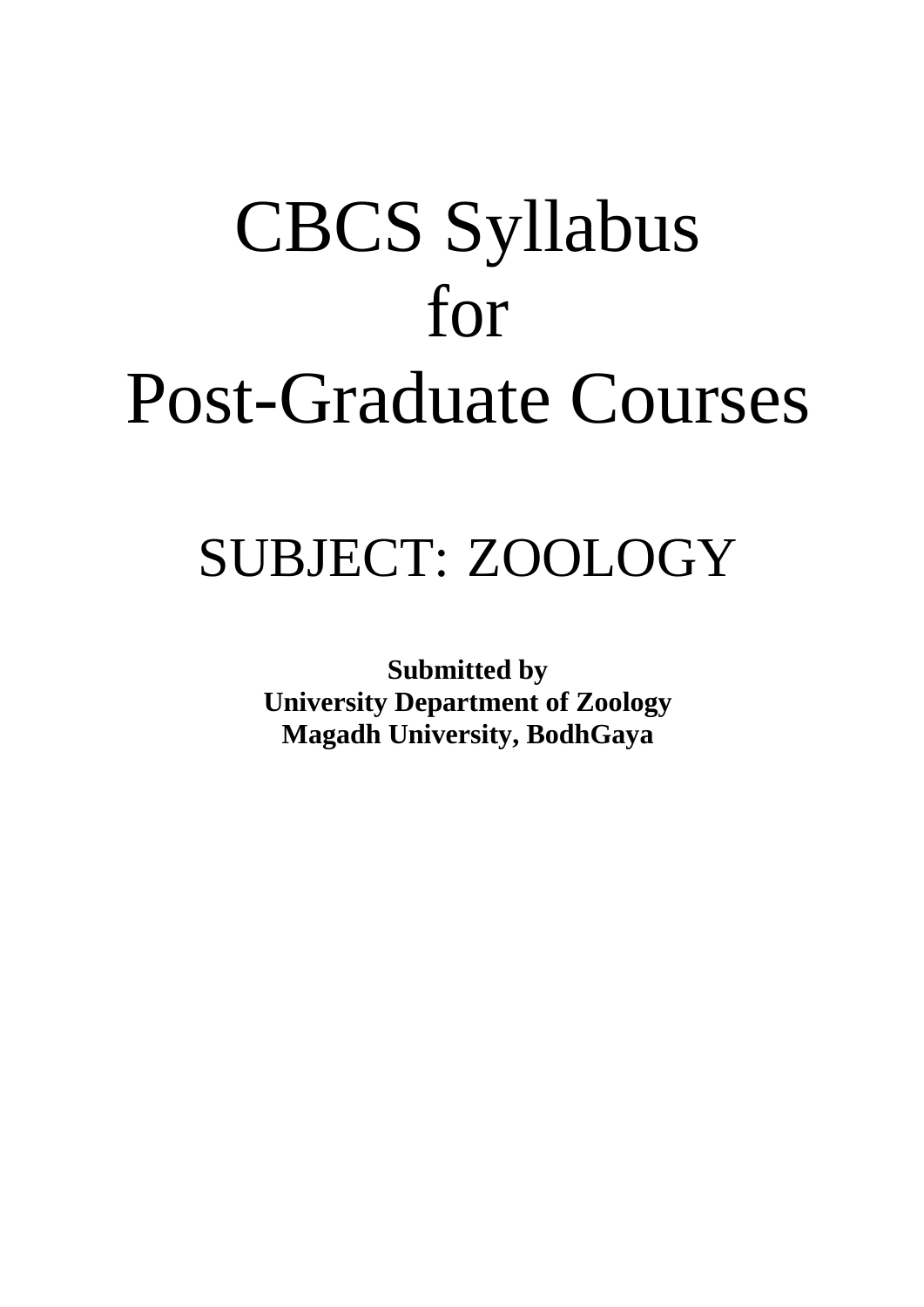#### **Core Course (CC- 1): Functional Biology of Invertebrates and Chordates**

Time: 3 hrs Full Marks — 70 Questions to be set in three parts representing all the five units. Part A will consist of 10 objective questions of 2 marks each. Part B will consist of five short questions (Four to be answered) of 5 marks each. Part C will consist of five long questions (three to be answered) of 10 marks each.

#### $Unit - I$

- 1.1 Organization of coelom and its significance
- 1.2 Patterns of feeding and digestion in invertebrates
- 1.3 Invertebrate larvae: Types and significance

#### **Unit - II**

- 2.1 Respiratory pigments in different phylogenetic groups
- 2.3 Organs of Respiration in Invertebrates: Gills, Lungs and Trachea
- 2.3 Mechanism of Respiration in Invertebrates

#### **Unit- III**

- 3.1 Organs of respiration in vertebrates: Gills, ARO and Lungs
- 3.2 Principles of gaseous exchange and Fick's modified equation
- 3.3 Transport of gases in blood and body fluid
- 3.4 Regulation of respiration (Neural and chemical control)
- 3.5 Respiratory adaptations at higher altitude and in diving mammals

#### $Unit - IV$

- 4.1 Patterns of nitrogenous excretion in different phylogenetic 2Groups
- 4.2 Organs of excretion: Coelomoducts, nephridia, Malpighian tubules and kidney
- 4.3 Mechanism of osmoregulation and excretion in aquatic (freshwater and marine) and terrestrial animals
- 4.4 Mechanism of acid-base balance

#### $\textbf{Unit} - \textbf{V}$

- 5.1 Thermoregulation in vertebrates
- 5.2 Mechanism of energetic of muscle contraction (Skeletal)
- 5.3 Physiology of electrical and synaptical transmitters in neurons
- 5.4 Neurotransmitters and their functions
- 5.5 Acoustico-lateral system and electroreception in aquatic vertebrates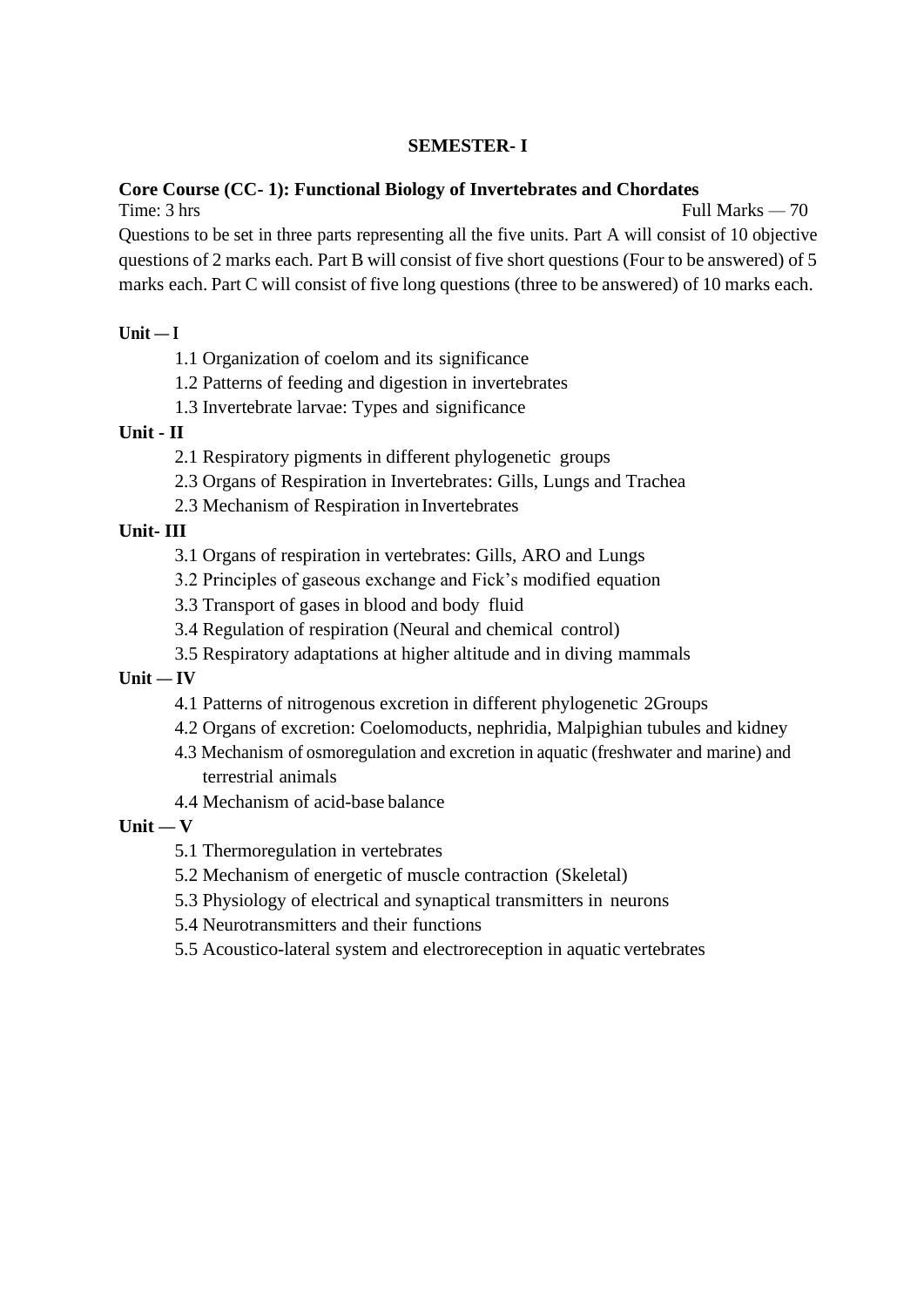#### **Core** Course (CC-2): Molecular Cell Biology Full Marks — 70

Time: 3 hrs

Questions to be set in three parts representing all the five units. Pai4 A will consist of 10 objective questions of 2 marks each. Part B will consist of five short questions (Four to be answered) of 5 marks each. Part C will consist of five long questions (three to be answered) of 10 marks each.

**Unit I:**

(A) Bio membrane

1.1 Molecular composition, arrangement and functional Consequences

1.2 Models of bio-membrane

1.3 Transport across bio-membrane: diffusion, active transport and membrane pumps (P-type pump, V-type pump and ABCtransporter)

1.4 Cotransport by symporters and antiporters

(B) Cytoskeleton

1.5 Microtubules and microfilaments: Structure anddynamics

1.6 Role of Kinesin and Dynein in intracellulartransport

1.7 Axonal transport and cell movement (with respect to non-muscle motility)

#### **Unit II: DNA replication**

2.1 Outline of prokaryotic replication

2.2 Replication features of single stranded phages

2.3 Mechanism and machinery of replication in eukaryotes

2.4 DNA damage and repair mechanisms

#### **Unit Ill:Transcription**

3.1 Outline mechanism of prokaryotic transcription

3.2 Organization of eukaryotic transcription machinery

3.3 General and specific transcription factors

3.4 Regulatory elements&DNAbinding domains of transcriptionapparatus

3.5 Processing of primary transcript & RNA editing in eukaryotes

#### **Unit IV: Translation**

4.1 Genetic code: Codon assignment and features

4.2 Outline of Prokaryotic translation

4.3 Eukaryotes translation: machinery (Ribosome & tRNLI)

4.4 Eukaryotes translation: mechanism (Initiation, elongation and termination)

#### **Unit V: Intra cellular protein trafficking:**

5.1 Targeting proteins to ER: Signal hypothesis

5.2 Co- and post —translational modifications of proteins

5.3 Trafficking mechanisms:

5.4 Vesicular transport

5.5 Protein sorting

5.6 Endocytosis and exocytosis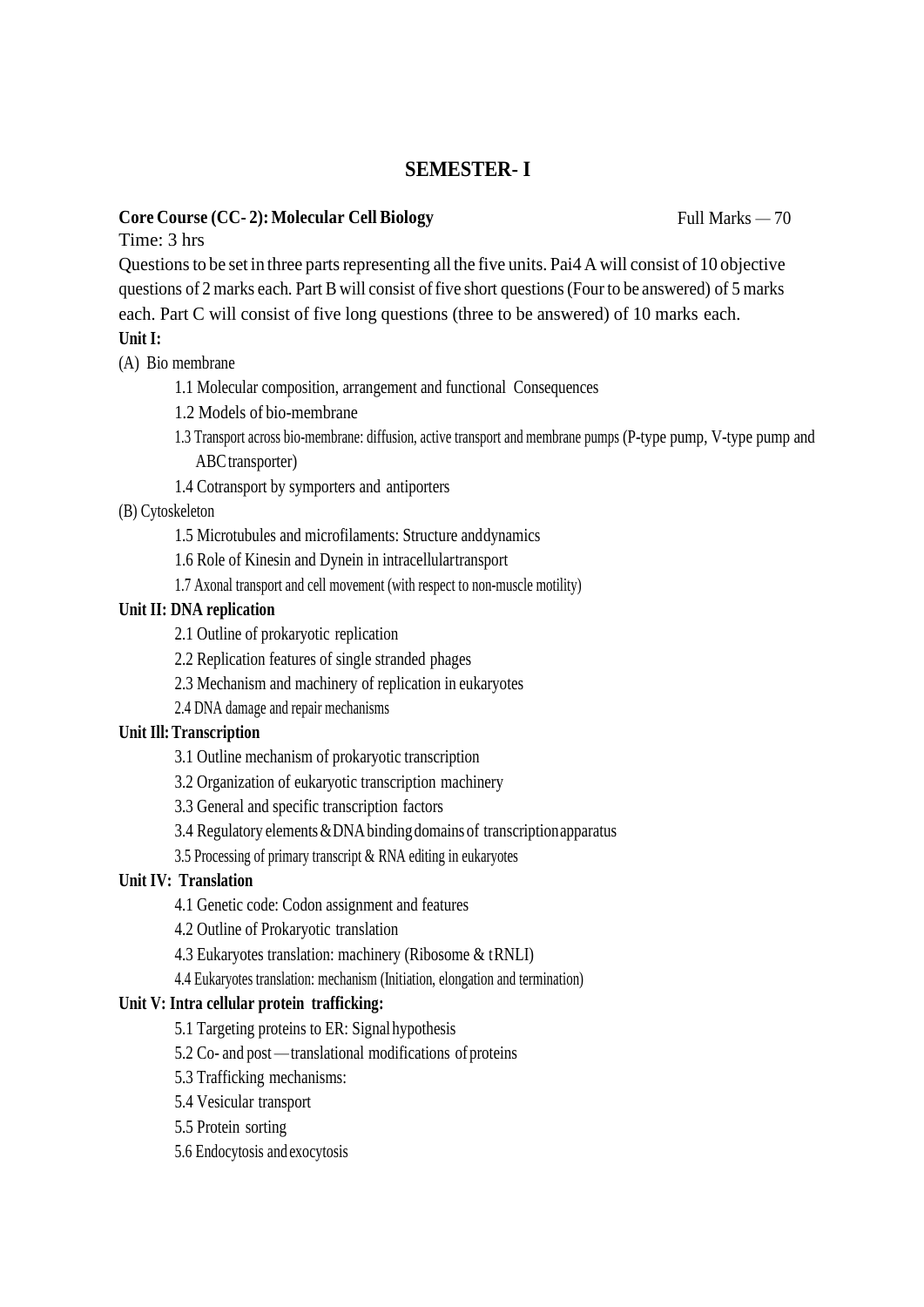#### **Core Course (CC- 3): Genetics**

Time: 3 hrs

Questions to be set in three parts representing all the five units. Part A will consist of 10 objective questions of 2 marks each. Part B will consist of five short questions ('Four to be answered) of 5 marks each. Part C will consist of five long questions (three to be answered) of 10 marks each.

#### **Unit I: Organization of Chromosomes**

- 1.1 Organization of prokaryotic chromosomes
- 1.2 Organization of eukaryotic chromosome: Nucleosonne as functional particle, 30 nm chromatin fibre, higher order structure of chromatin
- 1.3 Organization of centromere and kinetochore, Organization of telomere and its maintenance
- 1.4 Heterochromatin:Types, organization, formation alsignificance
- 1.5 Structural organization and functional significance of Polytene and Lampbrush chromosomes.

#### **Unit II: Microbial genetics**

- 2.1 Transformation,conjugation, transduction andsex-duction inbacteria
- 2.2 Construction of linkage map in bacteria
- 2.3 Molecular mechanism of recombination

#### **Unit Ill: Cell cycle**

3.1 Stages and check points in cell cycle

- 3.2 Genetics of cell cycle regulation: Role ofcyclins andCDKs
- 3.3 Molecularbasisofcellularcheckpoints

#### **Unit IV: Sex determination and dosage compensation**

4.1 Genetic andMolecular basisofsexdetermination inCaenorhabditis elegans,

Drosophila & human

4.2 Genetic basis of dosage compensation in Caenorhabditis elegans, Drosophila & mammals

#### **Unit V: Techniques & Methods in genetics**

5.1 DNA sequencing: Base destruction method, chain termination method and automated sequencing, pyrosequencing and whole genome short-gun sequencing.

5.2 DNA amplification:Polymerase chain reaction, its application andlimitations.

5.3 DNA finger printing: VNTR profiling, STR profiling (Autosomal & Y Chromosome), mitochondrial DNA profiling and SNP profiling

5.4 Genome expression analysis: Southern, Northern 8! Western blotting, Reverse Transcription PCR, DNA micro array.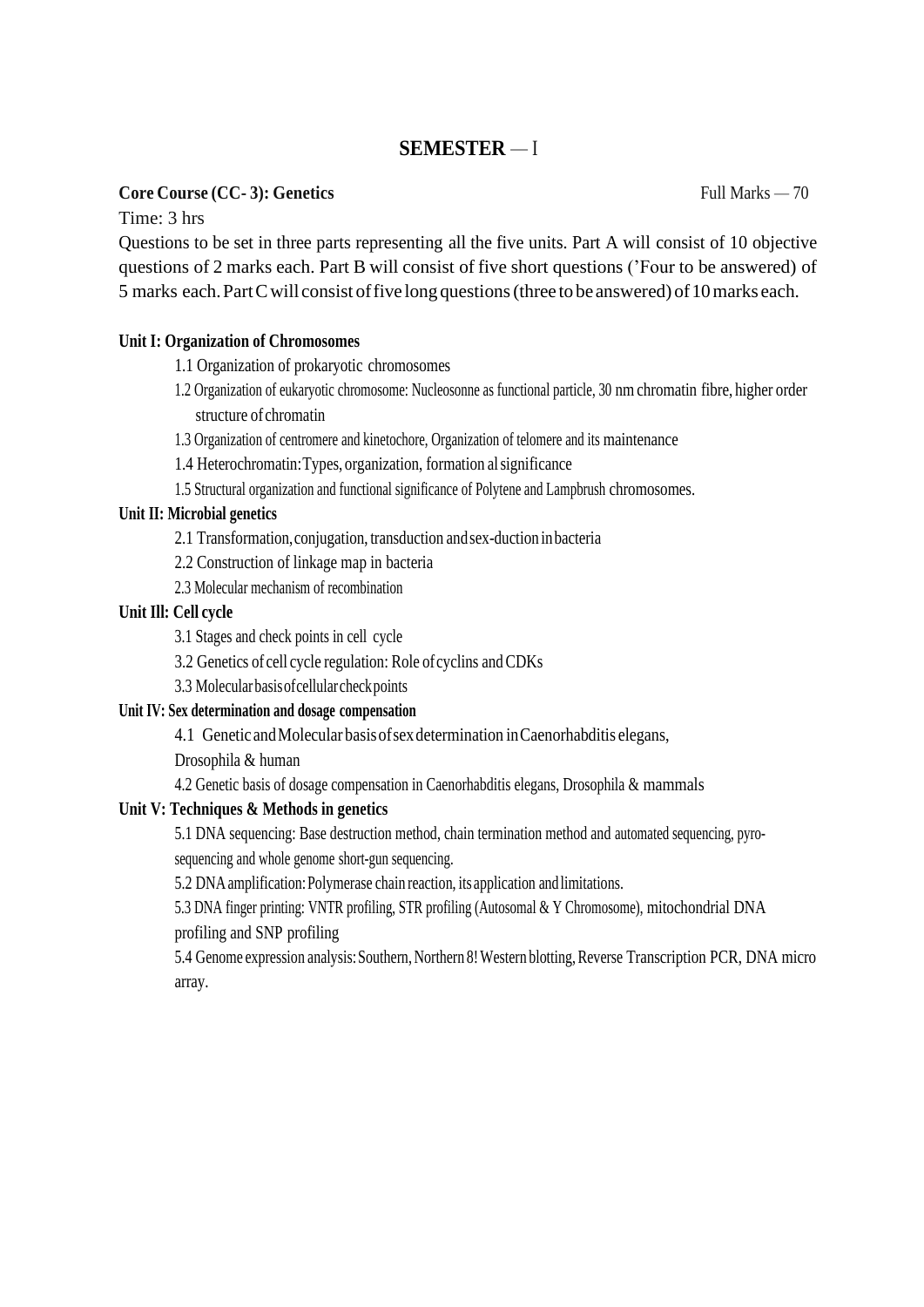| Core Course (CC-4) Practical |                                                                                                         | Full Marks-70  |
|------------------------------|---------------------------------------------------------------------------------------------------------|----------------|
|                              | $1st$ Sitting                                                                                           |                |
| 1.                           | Squash preparation using any of the following:                                                          | 10             |
|                              | Chironomus/Drosophila larvae for polytenechromosomes<br>(a)                                             |                |
|                              | (b)<br>Onion root tip for mitosis and mitotic index                                                     |                |
|                              | Grasshopper testes for meiosis and related features<br>(c)                                              |                |
| 2.                           | Experimental demonstration (anyone of the following):                                                   | 10             |
|                              | Enumeration of RBC<br>(a)                                                                               |                |
|                              | Enumeration of WBC (TC and DC)<br>(b)                                                                   |                |
|                              | Preparation of a histological slide of the given paraffin section/whole<br>(c)                          | 05             |
|                              | mount of an invertebrate larva                                                                          |                |
| 3.                           | Identification and comments upon spots (cytological slides: Nos. 02)                                    | 0 <sub>5</sub> |
|                              | $2nd$ Sitting                                                                                           |                |
| 4.                           | Identification and comments upon spots (invertebrate slide-03, vertebrate slide-02)                     | 10             |
| 5.                           | Genetics (any of the following)                                                                         | 10             |
|                              | (a) Solving problems on Mendelian principles and sex-linked inheritance                                 |                |
|                              | (b) Preparation of linkage map based on data from Drosophilla crosses and tetrad analysis in Neurospora |                |
|                              |                                                                                                         |                |

<span id="page-4-0"></span>

|    | (b) Preparation of linkage map based on data from Drosophilla crosses and tetrad analysis in Neurosporal |    |
|----|----------------------------------------------------------------------------------------------------------|----|
|    | (c) Pedigree analysis in human                                                                           |    |
|    | 6. Class records, charts/models $\&$ field collection                                                    | 10 |
| 7. | Viva-voce                                                                                                | 10 |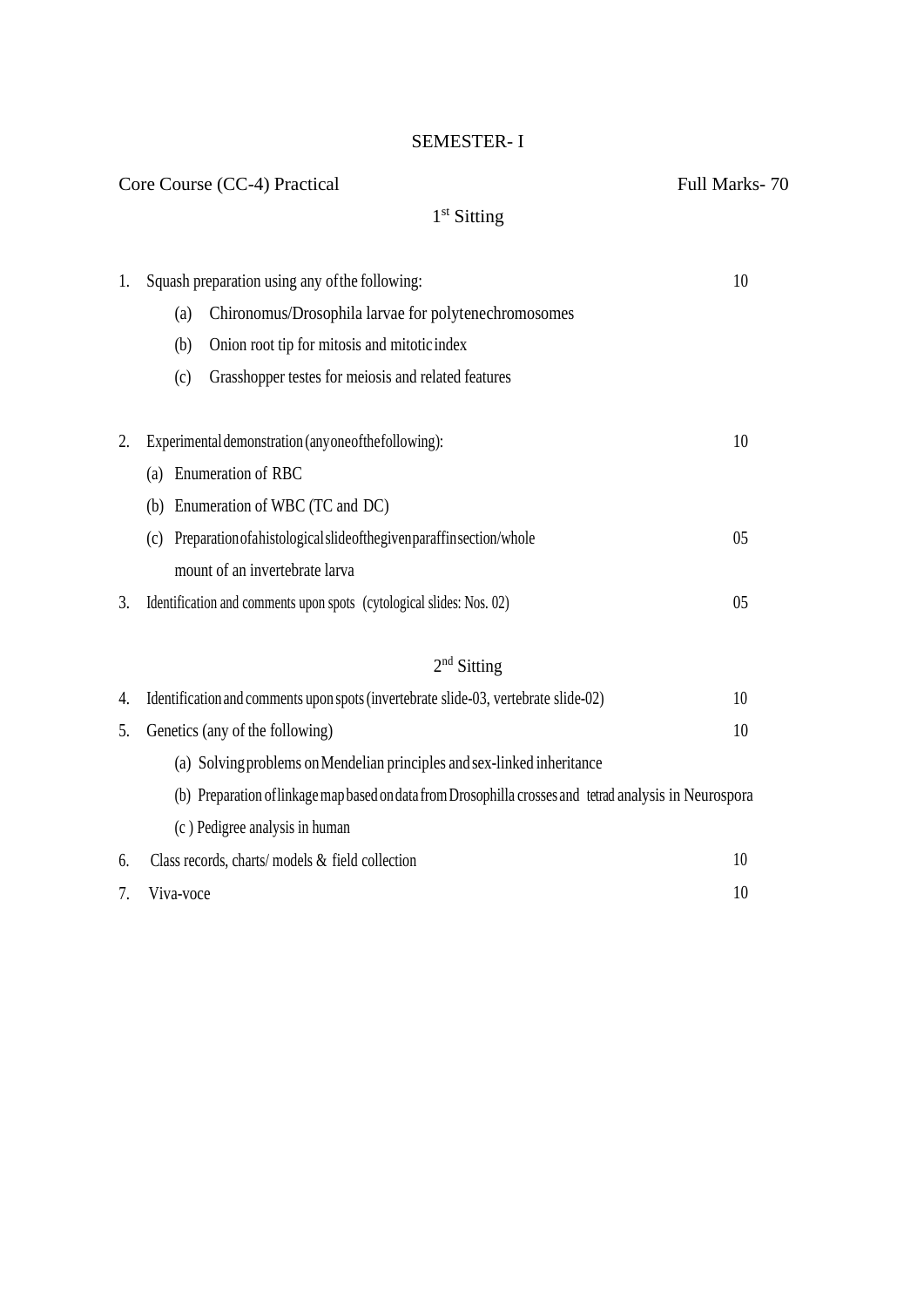#### **Core Course (CC-5): Environmental Science** Full Marks — 70

Time : 3 hrs

Questions to be set in three parts representing all the five units. Part A will consist of 10 objective questions of 2 marks each. Part B will consist of five short questions (Four to be answered) of 5 marks each. Part C will consist of five long questions (three to be answered) of 10 marks each.

#### **Unit I: Concept and Dynamics of ecosystem**

1.1 Abiotic factors and Biotic factors.

- 1.2 Energy flow
	- (a) Lindemann's rule of trophic dynamics
	- (b) Energy flow models
- 1.3 Biogeochemical cycles: Nitrogen, Carbon, Sulphur and Phosphorous cycle
- 1.4 Hydrological cycles

#### **Unit II: Principles pertaining to limiting factors**

- 2.1 Liebig's Law of minimum, Shelford's Law of tolerance
- 2.2 Concept & Law of limiting factors
- 2.3 Factors compensation and ecotypes

#### **Unit III: Population Growth, Predation and Regulation**

3.1 Demography: Life tables, Generation time, Net reproductive: rate, Reproductive value

3.2Popu1ation growth: Exponential growth, Verhulst-Pearl logistic growth model,

3.3Popu1ation regulation extrinsic and intrinsic mechanisms

3.4Concept of niche, niche width and overlap, fundamental and realized niche, resource partitioning character displacement

#### **Unit IV: Global Environmental Issues**

- 4.1C1imate Change
- 4.2 Carbon Footprint
- 4.3Water Security conservation of surface and ground water
- 4.4 wildlife conservation
	- (a) Causes of extinction
	- (b) National and International efforts for conservation (CITIES, IUCN, CBD)
	- (c) National parks andsanctuaries
	- (d) Biosphere reserves
	- (e) Wildlife protection Acts

#### **Unit V: Pollution Biology**

5.l Pol1utants, their sources and classification

5.2 Causes, effectsandcontrolofWaterandAirPollution 5.3Biomagnification and Eutrophication

5.4 Thermal and Radioactive pollution 5.5Emerging pollutants: POPs, Pharmaceuticals

5.6 Bio-indicators as index of pollution and their significance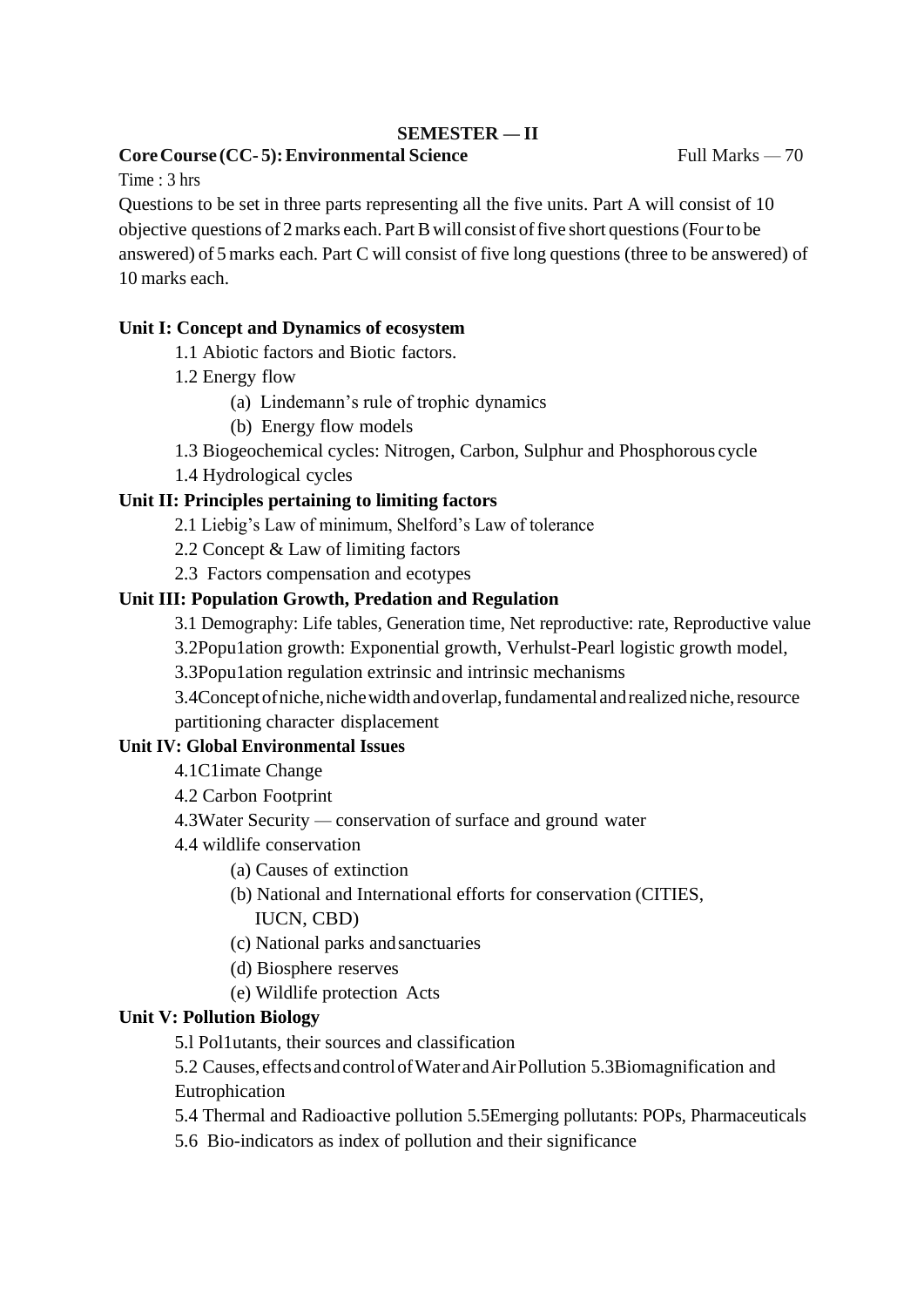#### **Core Course (CC- 6) Bio-instrumentation & Biostatistics**  Time: 3 hrs Full Marks — 70

Questions to be set in three parts representing all the five units. Part / will consist of 10 objective questions of 2 marks each. Part B will consist of five short questions (Four to be answered) of 5 marks each. Part C will consist of five long questions (three to be answered) of 10 marks each.

#### $Unit - I$

- 1.1 Principles and uses of analytical instruments- pH meter, colorimeter, Spectrophotometer, Ultracentrifuge.
- 1.2 Microscopy- Principles of light, Transmission Electron, Scanning Electron, Fluorescence, Phasecontrast and Confocal Microscopes Photomicrography.

#### $Unit– II$

#### **(A)Separation techniques**

- 1. Electrophoresis: SDS PAGE, Agarose gel electrophoresis
- 2. Chromatography: Column, GLC, HPLC
- 3. Organelle separation by centrifugation
- 4. Cell separation by flow cytometry and density gradient centrifugation

#### **(B)Immunological techniques**

- 1. Radio- immunoassay (RIA)
- 2. Enzyme-linked Immunosorbent assay (ELISA)

#### **Unit — III**

4.1 Basic concepts in Biostatistics (sampling design, data collection and scaling techniques)

4.2 Mean: Arithmetic, Geometric & HarmonicMean 4.2Standard Deviation

- 4.2 Standard Error
- 4.4 Analysis of Variance (ANOVA)

#### **Unit-IV**

- 1. Correlation (Karl Pearson and Rank's correlation)
- 2. Regression

#### Unit V

- 1.1 Rules of probability
- 1.2 Binomial probability distribution
- 1.3 Poission probability distribution
- 1.4 Normal probability distribution
- 5.5 Test of significance
	- (a) Chi-square test
	- (b) Student's t-test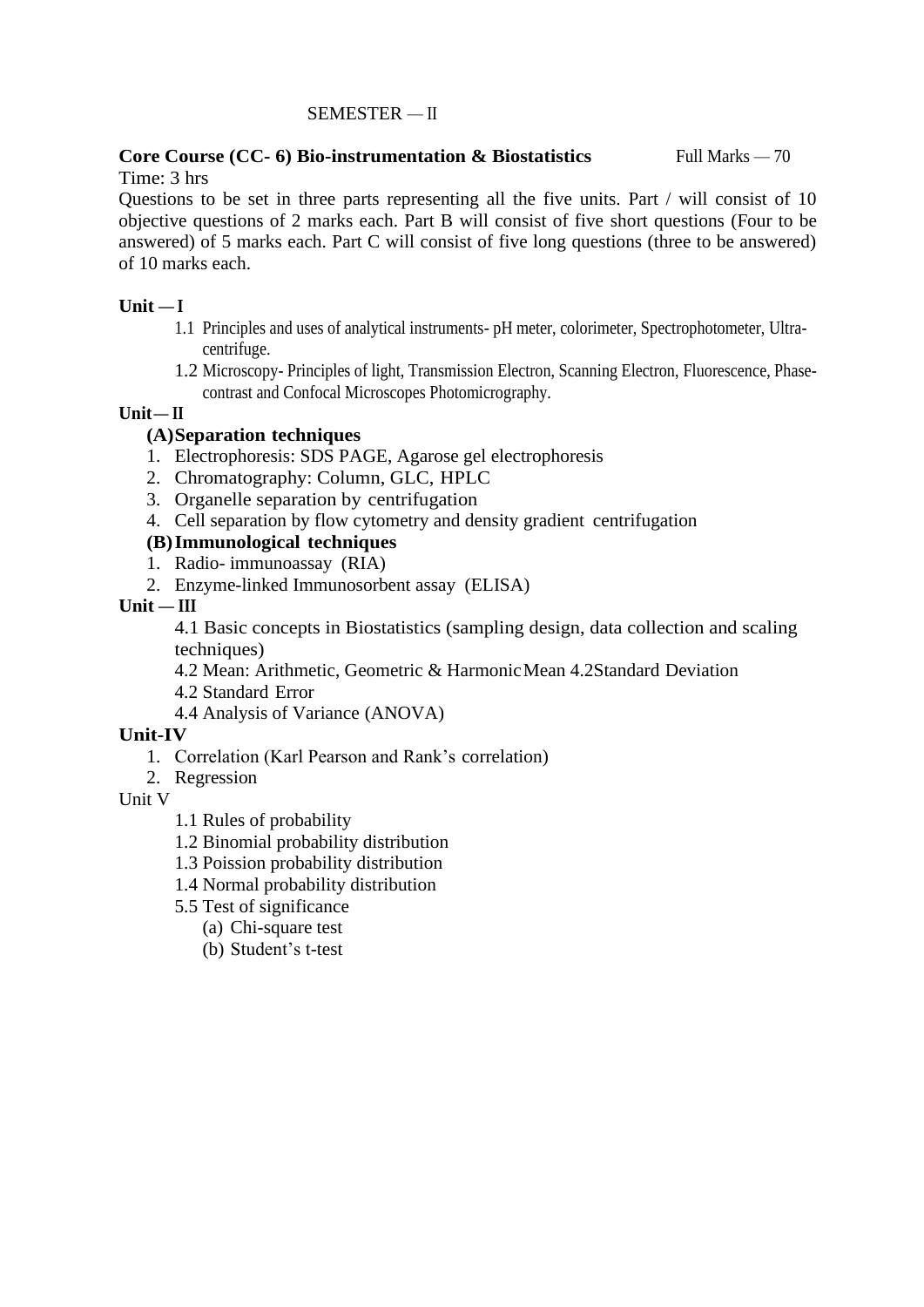Core Course (CC- 7): Biochemistry

Time: 3 hrs

Questions to be set in three parts representing all the five units. Part A will consist of 10 objective questions of 2 marks each. Part B will consist of five short questions (flour to be answered) of 5 marks each. Part C will consist of five long questions (three to be answered) of 10 marks each.

#### **Unit-I: Bioenergetics**

1.1 Laws ofthermodynamics,internal energy, enthalpy, entropy

1.2 Concept offree energy, redox potential, energy rich compounds

1.3 Mitochondrial electron transport chain and oxidative phosphorylation

#### **Unit-II: Biochemistry of Carbohydrates**

2.1 Monosaccharides and Disaccharides, Types and properties of Polysaccharides

2.2 Homopolysaccharide and Heteropolysaccharide

2.3 Glycolysis, HMP shunt, Gluconeogenesis and Glycogenolyses

#### **Unit-III: Biochemistry of proteins and lipids**

3.1 Primary, secondary, tertiary, quaternary and domain structures

3.2 Stabilizing forces in protein structure

3.3 Peptide conformation (Ramachandran plot, helices, turnis and sheets)

3.4 Biosynthesis ofUrea

3.5 Free fatty acids: Synthesis and importance

3.6 βOxidation of long chain fatty acids

#### **Unit — IY: Enzyme Biochemistry**

4.1 Enzyme: Classification and nomenclature

4.2 Mechanism of enzyme action

4.3 Kinetics of enzyme catalyzed reaction

4.4 Non-genetic Regulation of enzyme activity:

(a) Feedback inhibition

(b) Allosteric inhibition

4.5 Free radicals, Antioxidants and detoxification

#### **Unit — V: Principles of Histology and Histochemistry**

5.1 General principles of fixation and types of fixatives

5.2 General principles of staining and types of dyes

5.3 General principles of histochemistry:

(a) Carbohydrate

(b) Protein

(c) Lipid

(d) Nucleic acids

(e) Enzymes

Full Marks — 70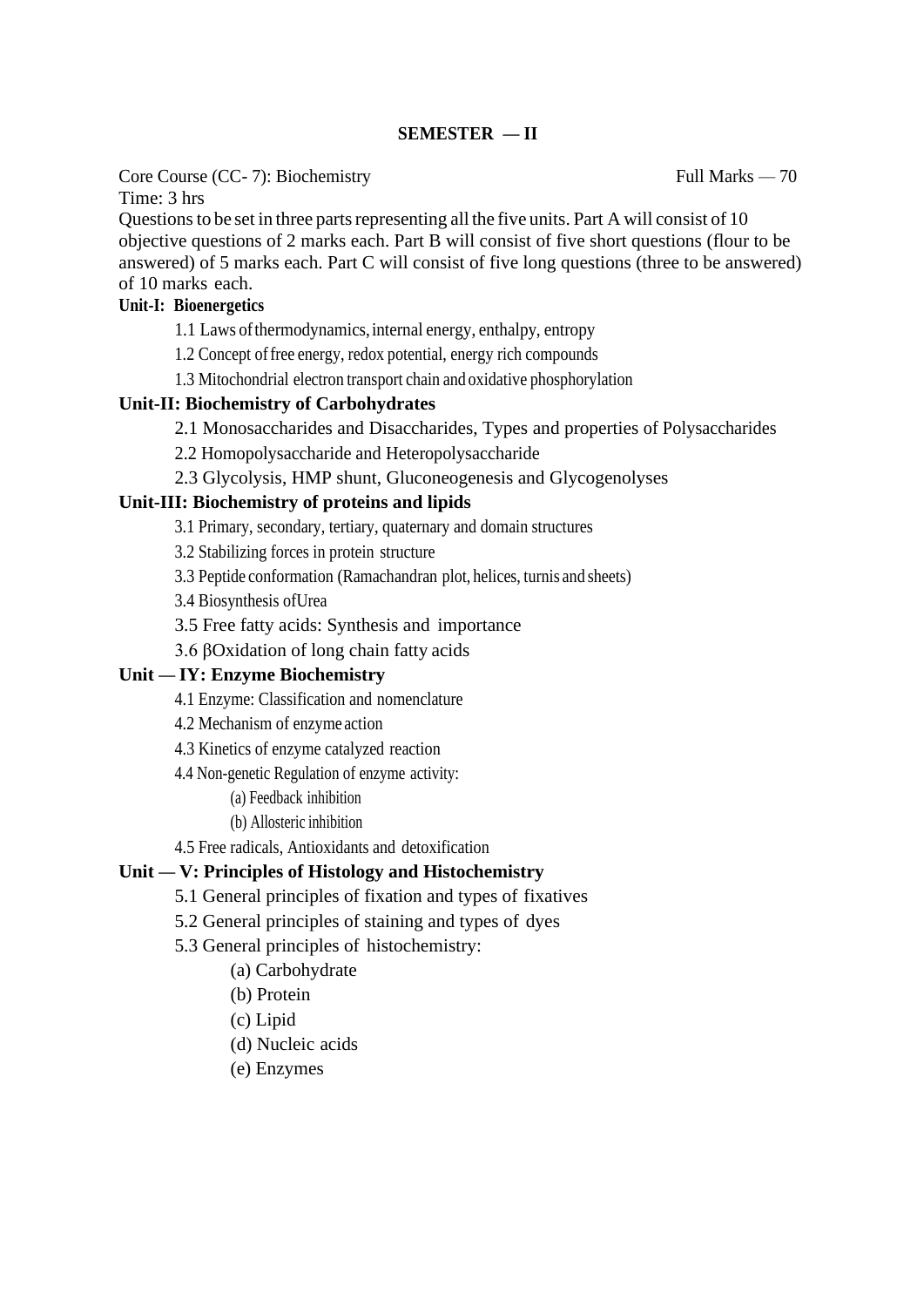Core Course (CC-8): Biosystematics and Evolution Full Marks  $-70$ Time : 3 hrs

Questions to be set in three parts representing all the five units. Part /. will consist of 10 objective questions of 2 marks each. Part B will consist of five short questions (Your to be answered) of 5 marks each. Part C will consist of five questions (three to be answered) of 1(1 marks each.

#### **Unit 1: Biosystematics**

- 1. Definition&basic conceptof Biosystematicsandtaxonomy, itsimportance and application in biology.
- 2. Hierarchy of categories, outline of classification of animals, important criteria used for classification up to Classes in each phylum
- 3. Species concept : Biological and phylogenetic, sub› -species and other infra- specific categories, evolutionary relationship amongtaxa

4. International codeofZoologicalnomenclature (ICZN):operativeprinciples, and important rules, Zoological nomenclature and scientific names of various taxa

1. Trendsintaxonomy: Chemo-taxonomy,cyto-taxonomyandmolecular taxonomy

#### **Unit 2: Pattern of genetic variation and natural selection**

- 1. Genetic polymorphisms, variation in chromosome structure, protein structure and nucleotide sequence
- 2. Concept of Natural Selection (Darwinian and neo- Darwinian), mode of its operation: stabilizing, directional and disruptive miodes of Natural Selection

#### **Unit 3: Molecular evolution**

- 1. Variation in the evolution of protein and DNA sequences
- 2. Molecular phylogenies
- 3. Rates of molecular evolution and molecular clock
- 4. Neutral theory of molecular evolution
- 5. Origin of new genes and evolution of multi gene family

#### **Unit 4: Mechanism of speciation**

- 1. Patterns andmechanismsofreproductive isolation anditsroleinevolution
- 2. Models of speciation: sympatric andallopatric

#### **Unit 5: Population genetics**

- 1. Concept ofGene pool, allele frequency and genotype frequency
- 2. Hardy-Weinberg principle of genetic equilibrium and its mathematical derivation
- 3. Detailed account of destabilizing forces of genetic equilibrium:
- 4. Natural selection, Mutation, Migration, Meiotic: drive, and Genetic Drift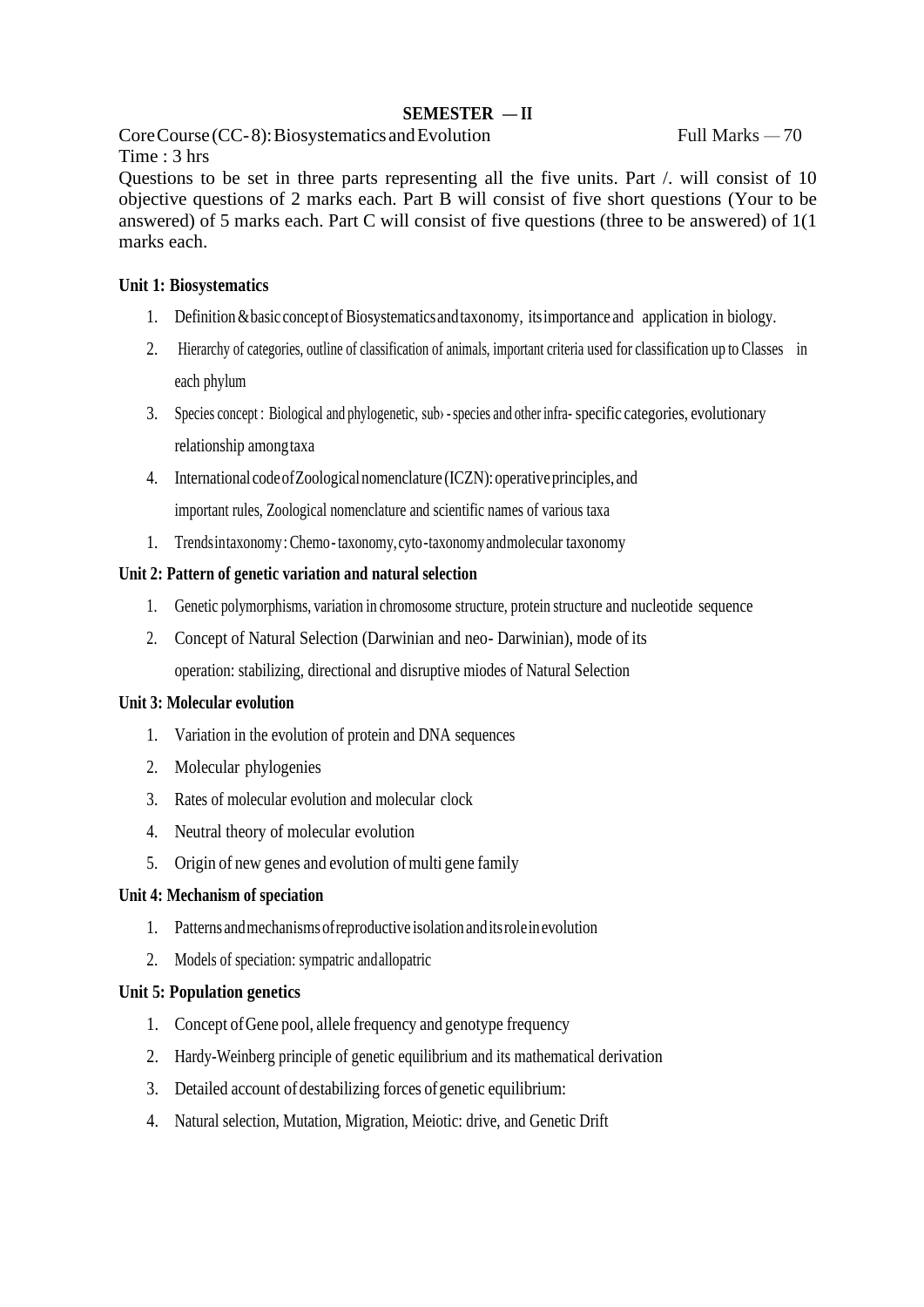#### **SESMESTER - II**

|    | Core Course (CC-9) Practical<br>Full Marks - 70                                       |    |
|----|---------------------------------------------------------------------------------------|----|
|    | <b>First Sitting</b>                                                                  |    |
|    | 1. Biochemical experiments (any one of the followings)                                | 10 |
|    | (a) Determination of salivary amylase activity                                        |    |
|    | (b) Colorimetric estimation of glucose, urea, uric acid or albumen in a given sample  |    |
|    | (c) Separation of amino acids by paper chromatography                                 |    |
|    | (d) Biochemical detection of glucose, starch, protein or lipid in a given sample      |    |
| 2. | Identify and comment upon the spots of evolutionary significance (any one of the      |    |
|    | following):                                                                           | 10 |
|    | (a) Archaeopteryx                                                                     |    |
|    | (b) Darwin's finches                                                                  |    |
|    | (c) Serial homology in cephalothoracic appendages in prawn                            |    |
|    | (d) Homology vs Analogy                                                               |    |
|    | (e) Adaptive radiation in beaks of birds                                              |    |
|    | 3. Histochemistry; Histochemical demonstration involving the following reagents:      | 10 |
|    | PAS, Alcian Blue, Sudan Black B, Sudan III/IV, Feulgen, Methyl green-Pyronin, Mercury |    |
|    | bromophenol<br><b>or</b>                                                              |    |
|    | Preparation of temporary mount of any two of the specimens of planktons               |    |
|    | <b>Second Sitting</b>                                                                 |    |
|    | 4. Environmental studies (any one of the following)                                   | 10 |
|    | (i) Measurement of pH                                                                 |    |
|    | (ii) Estimation of dissolved O2                                                       |    |
|    | (iii) Estimation of free CO                                                           |    |
|    | $(iv)$ Estimation of carbonate $\&$ bicarbonate alkalinity                            |    |
|    | (v) Composition & assessment of the taxonomic diversity/biodiversity in a habitat (of |    |
|    | grassland, arid & wetland)                                                            |    |
|    | (vi) Estimation of the total hardness                                                 |    |
|    | 5. Biostatistics:                                                                     | 10 |
|    | Standard deviation, standard error, correlation, regression, t-test                   |    |
| 6. | Class record                                                                          | 10 |
|    | 7. Viva-voce                                                                          | 10 |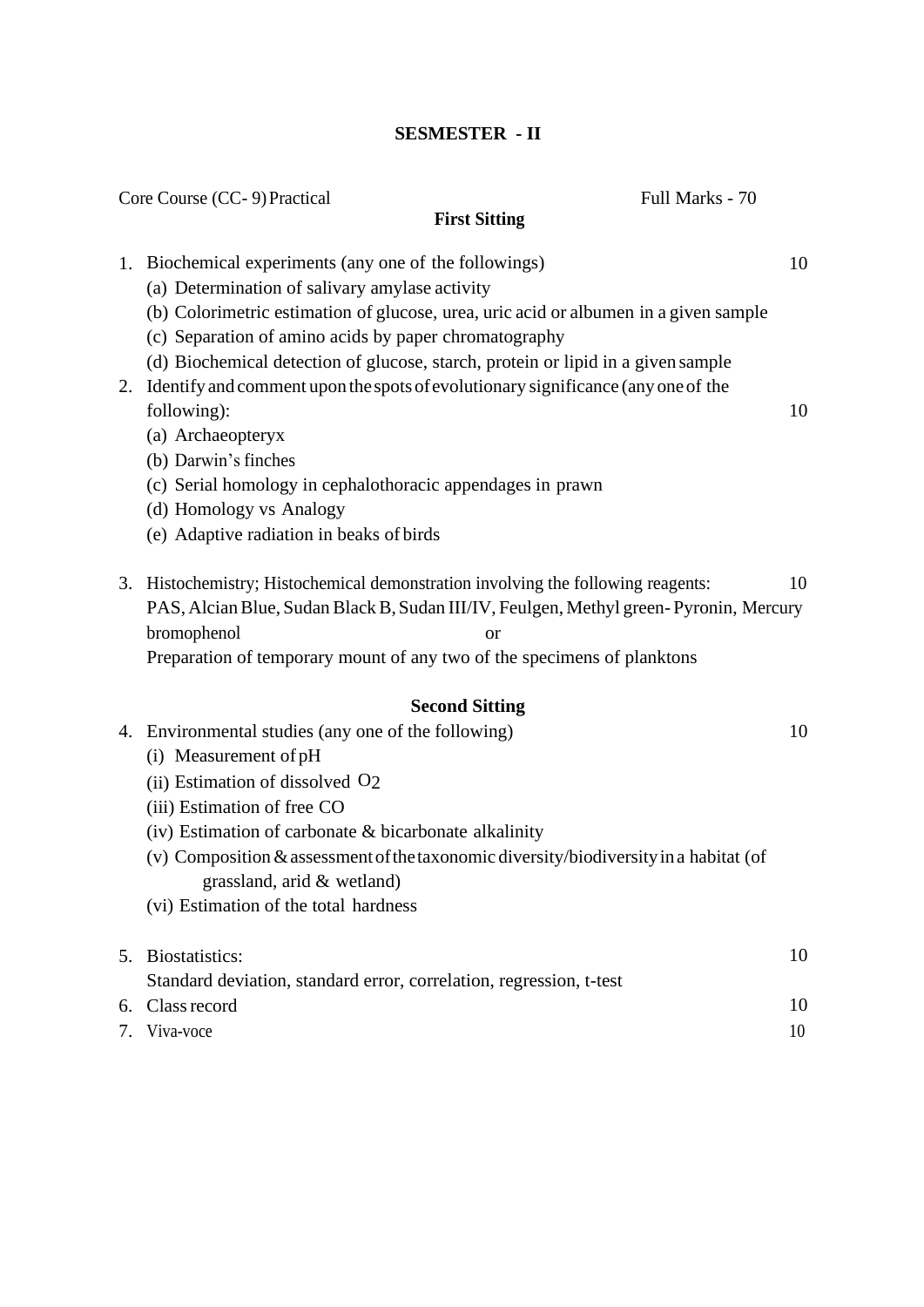#### SEMESTER- III

#### **CoreCourse(CC-10): Vertebrate Immunology** Full Marks  $-70$

Time : 3 hrs

Questions to be set in three parts representing all the five units. Part / will consist of 10 objective questions of 2 marks each. Part B will consist of five short questions (Four to be answered) of 5 marks each. Part C will consist of five questions (three to be answered) of 1(1 marks each.

#### **Unit I: Innate and Acquired Immunology**

- 1. Cell types of innate and adaptive immunity, Lymphocyte trafficking
- 2. Phagocytosis andinflammation
- 3. Humoral immunity: § cell activation and differentiat.ion, primary and secondary humoral response
- 4. Cell mediated immunity: T cell development andT-cell activation, CTL and NK cell mediated immunity

#### **Unit 2: (A) Nature of Antigens**

- 1. Antigenicity and immunogenicity, and the factors influencing it.
- 2. Characteristics of B and T cell epitopes and haptens
- 3. Super antigen and its role in T cell activation
- 4. Antigen processing and presentation
- 5. MHC complex
- (B) Structure and functions of Antibodies
	- (a) Gross and fine structure
	- (b) Classes and sub-classes
	- (c) Antibody mediated effector functions and monoclonal antibodies

#### **Unit 3: (A) Antigen- antibody interaction and Complement system**

- 1. Antibody affinity and antibody avidity
- 2. Precipitation reactions
- 3. Agglutination reactions
- 4. Complement System activation pathway, biological function andcomplement deficiencies
- 5. ELISA
- 6. Cytokines : Classification and function, Cytokines receptors.

#### **Unit 4: Organization and expression of Ig genes**

- 1. Organization of Ig genes
- 2. Generation of antibody diversity
- 3. BCRandGeneration ofT-cellreceptor diversity

#### **Unit 5: Immunology andDiseases**

- 1. Hypersensitivity (Type I, II, II, IV)
- 2. Auto-immunity
- 3. Immune responses to infectious agents bacterial, viral and parasitic infection (Protozoa and Helminth parasites).
- 4. Immunodeficiencies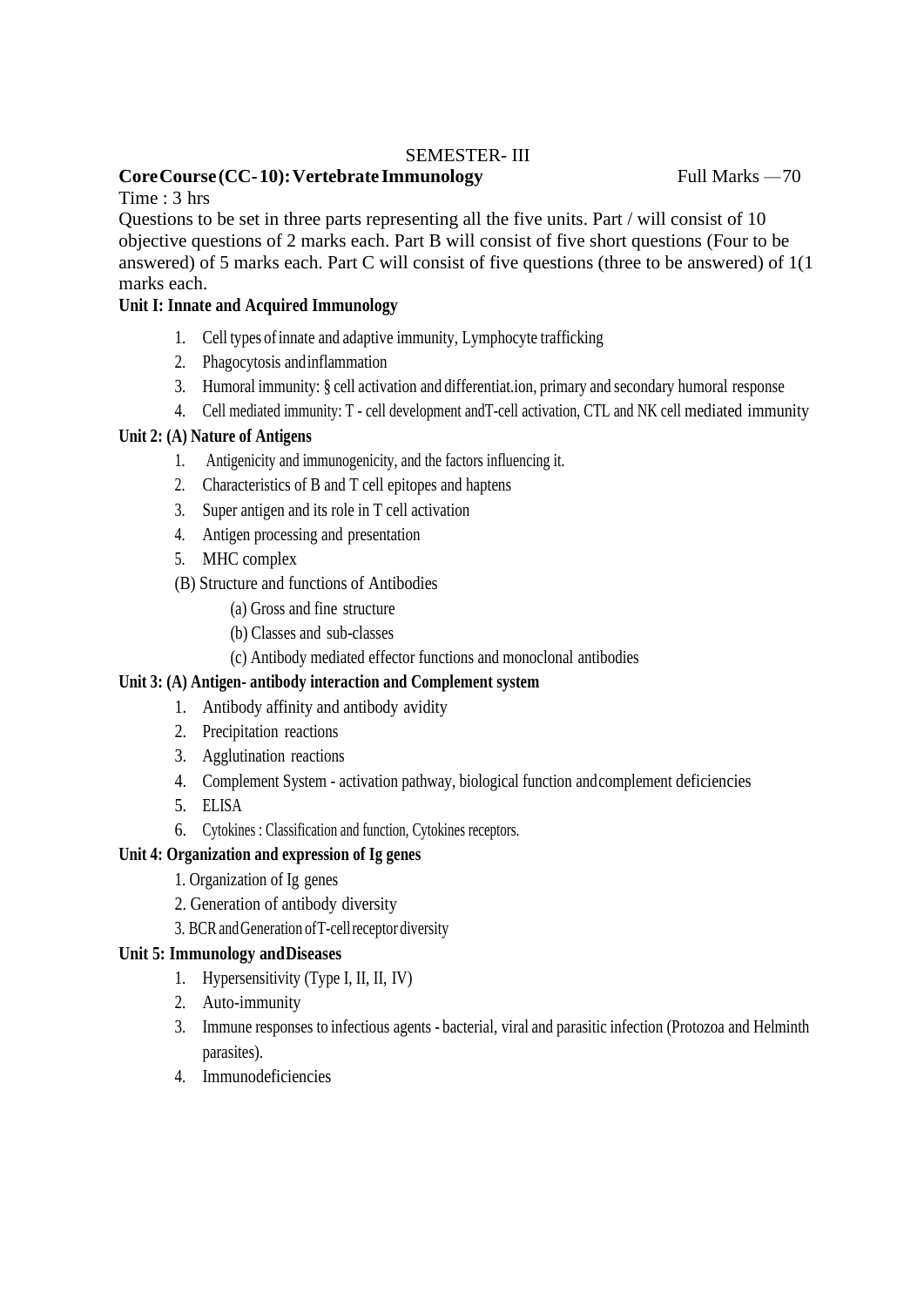#### **SEMESTER- III**

#### **Core Course (CC- 11): Gamete and Developmental Biology** Full Marks —70

Time : 3 hrs

Questions to be set in three parts representing all the five units. Part A! will consist of 10 objective questions of 2 marks each. Part B will Consist of five short questions(Your to be answered) of 5 marks each. Part C will consist of five long questions (three to be answered) of 10 marks each.

#### **Unit-I: Gamete Biology**

1.1 Cellular basis of spermatogenesis and Biochemistry of semen

- 1.2 Ovarian follicular growth and differentiation
- 1.3 Oogenesis and vitellogenesis
- 1.4 Ovulation and ovum transport
- 1.5 Molecular events during fertilization

#### **Unit II: (A) Multiple ovulation and Embryo transfer technology**

- 2.1 In vitro oocyte maturation
- 2.2 Super ovulation
- 2.3 In vitro-fertilization
- (B) Assisted Reproduction technologies
- 2.4 Collection and preservation of gametes
- 2.5 ICST, GIFT & Immuno –contraception

#### **UnitIII:Basic conceptofdevelopment**

3.1 Potency, commitment, specification, induction, competence, determination and differentiation

3.2 Morphogenetic gradients, cell fate and cell lineages, genomic equivalence and cytoplasmic determinants.

#### **Unit IV: Differentiation, morphogenesis and organogenesis**

- 4.1 Cell differentiation: Role of cytoplasm and nucleus
- 4.2 Gene amplification and rearrangement during development
- 4.3 Axes and pattern formation in Drosophila.
- 4.4 Limb development and regeneration in vertebrates

#### **Unit V: Stem cell Biology**

5.1 Definition and characteristics of stemcell

5.2 Type of stem cell (embryonic, adult and cancer stem cell)

5.3 Nuclear reprogramming of induced pluripotent stem cell, test for pluripotency

5.4 Potential application of stem cells, therapeutic cloning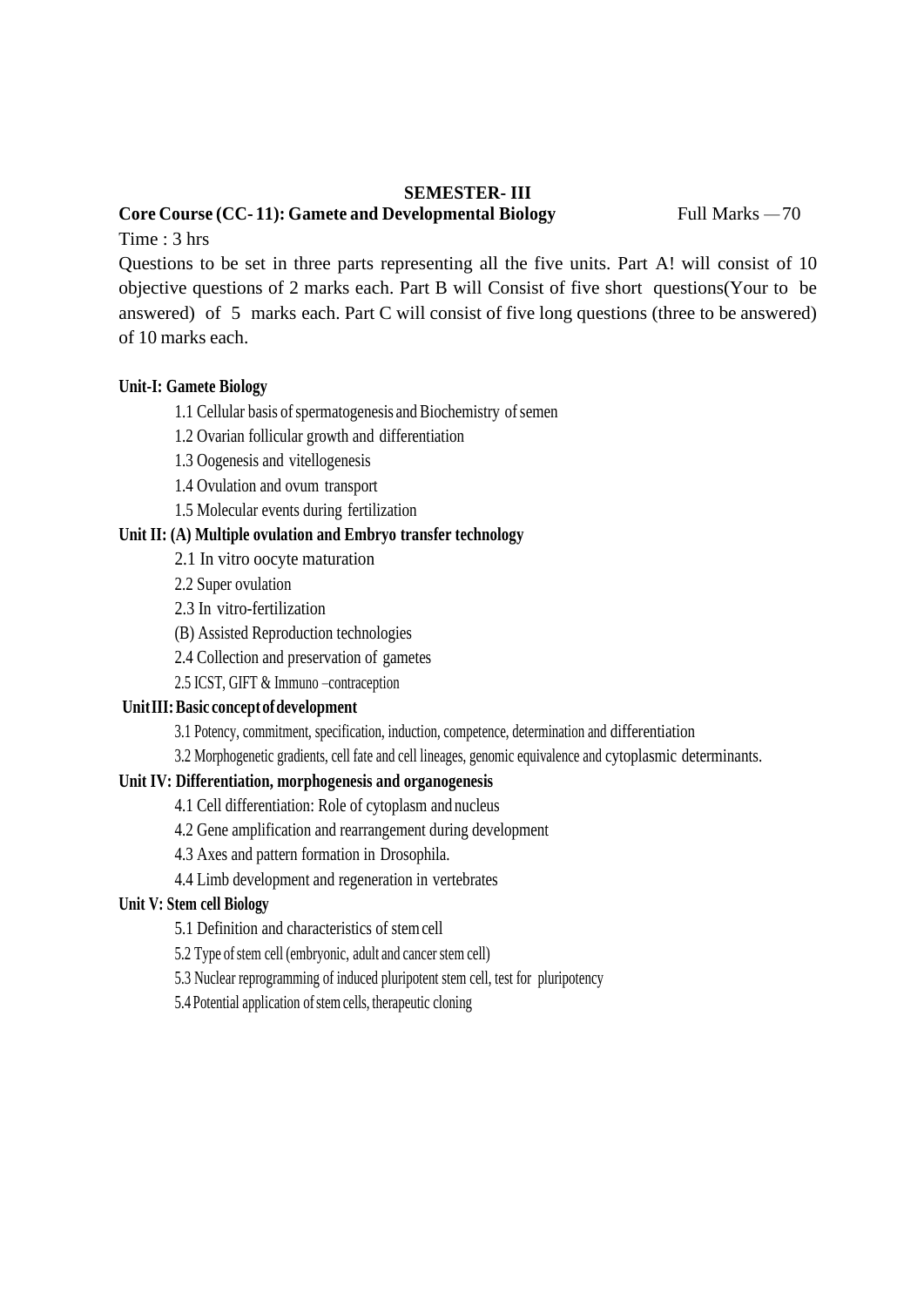#### **SEMESTER-III**

Core Course (CC- 12): Vertebrate Endocrinology Full Marks — 70 Time : 3 hrs

Questions to be set in three parts representing all the five units. Part A. will consist of 10 objective questions of 2 marks each. Part B will consist of five short questions (Four to be answered) of 5 marks each. Part C will consist of five questions (three to be answered) of 1(1 marks each.

Time: 3 hrs.

#### **Unit- I**

- 1.1 Aims and scope of endocrinology
- 1.2 Hormones as messengers
- 1.3 Chemical nature and gross features of hormones
- 1.4 Neuro-endocrine system and neurosecretion
- 1.5 Hypothalemic control of endocrine system

#### **Unit- II**

- 2.1 Hormones involved in reproduction
	- (a) Seasonal breeders
	- (b) Continuous breeders
- 2.2 Hormonal regulation of reproductive cycle
	- (a) Ovarian cycle
	- (b) Menstrual cycle
	- (c) Oestrus cycle

#### **Unit- III**

- 3.1 Biosynthesis of steroid hormones
- 3.2 Biosynthesis of amino acid derived hormones (T4, Epinephrine)
- 3.3 Biosynthesis of simple peptide hormones. Pre and Prohormones.

#### **Unit- IV Hormone Receptors :**

- 4.1 β-adrenergic receptor
- 4.2 Insulin receptor
- 4.3 Steroid hormone receptor

#### **Unit- V : General principles of hormone actions (signal transduction)**

- 6.1 Second messenger concept [G proteins, Nucleotides (cAMP, cGMP), Calcium, Calmodulin, Phospholipids]
- 6.2 Lipid soluble hormones and intracellular receptor
- 6.3 Lipid insoluble hormone and intracellular signaling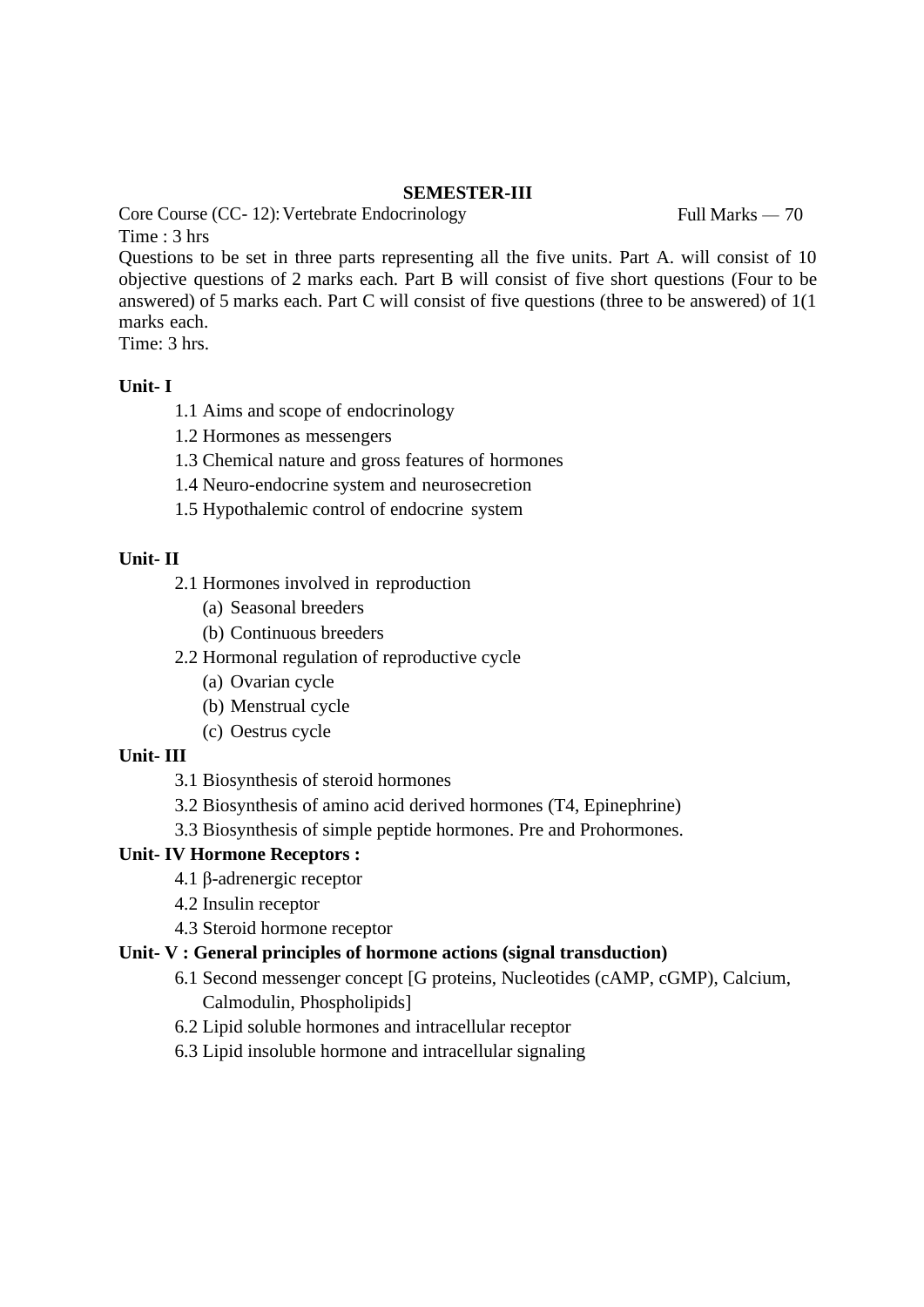#### **Core Course** (CC-13): Animal Behavior Full Marks — 70

Time : 3 hrs

Questions to be set in three parts representing all the five units. Part A will consist of 10 objective questions of 2marks each. PartB will consist offive short questions (Fourto be answered) of 5 marks each. Part C will consist of five questions (three to be answered) of 1(1 marks each.

Time: 3 hrs.

#### **Unit-I: Basics of Animal Behavior**

1.1 Ethology- Definition, Branches, Significance

1.2 Approaches andmethodsinthestudyofBehavior

1.3 Patterns of Behavior-

(a) Innate behavior- Kinases/ Taxes, Simple reflex, Comparison ofreflex and complex behaviors, Instinct and, Motivation

(b) Learned behavior- Habituation, Imprinting, Conditioned reflex, Trial & error learning, Reasoning and Cognition

#### **Unit II: Social Behavior**

2.1 Socia1 behavior of insects (Honey bees, Ants and termites)

2.2 Schooling in fish, Flocking in birds,

2.3 Social organization of Primates

2.4 Parental care in fishes

2.5 Altruism: Reciprocal altruism, Inclusive fitness, group selection and Kin selection

#### **Unit. III: Reproductive Behavior**

3.1 Evolution of sex and reproductive strategies

3.2 Mating system

3.3 Courtship & Parental Behaviors: Parental care and parental Investment

#### **Unit IV. Biological Rhythms**

4.1 Circadian, Circannual, Lunar, Tidal and Epicycles

4.2 Navigation including orientation

4.3 Migration of fishes andBirds

#### **Unit V. Control of Behavior**

5.1 Neural control of behavior

5.2 Hormones and Behavior

5.3 Ecological aspects of behavior: Habitat selection, Optimal foraging theory, and Aggressive behavior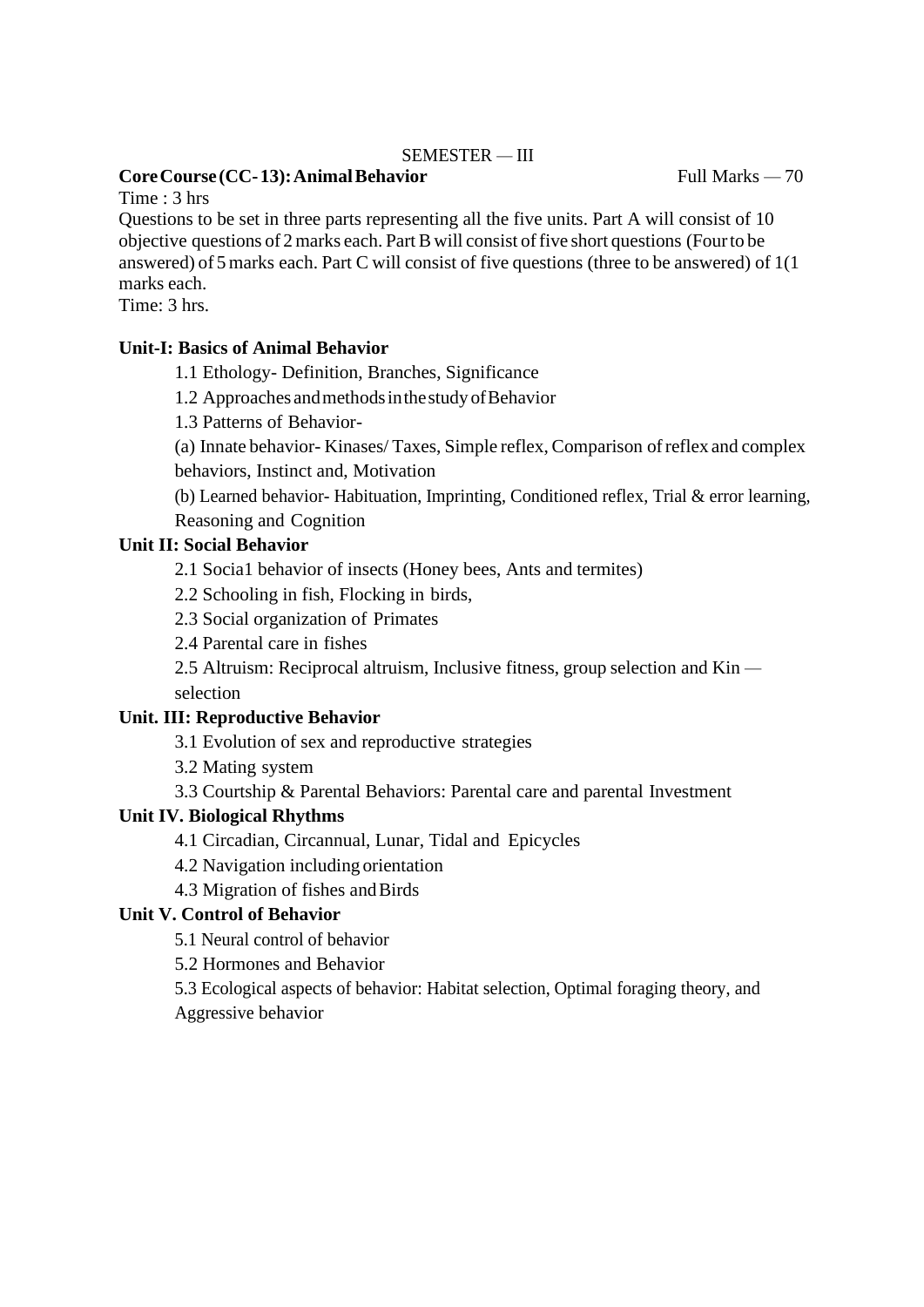#### **SEMESTER-III**

| Core Course (CC-14) Practical<br>Time: 6 hrs                                      | Full marks-70 |
|-----------------------------------------------------------------------------------|---------------|
| 1. Any one of the immunological experiments                                       |               |
| (a) Determination of blood group using ABD antisera                               | 10            |
| (b) Preparation of blood film and identification of blood cells. of immunological |               |
| importance                                                                        |               |
| (c) Hormonal assessment of T3/Testosterone/estrogen by El ISA reader              |               |
|                                                                                   |               |
| 2. Identify and comment upon the given spots                                      | 10            |
| (a) Endocrinological slides-03                                                    |               |
| (b) Embryological slides -02                                                      |               |
| Prepare a permanent mount of chick embryo or<br>3.                                | 10            |
| Identify and comment upon the exposed endocrine glands in at mammal               |               |
| 4. Comment upon the behavioral aspects of specimens provided                      | 10            |
| (any two)                                                                         |               |
| (a) Parental care (Hippocampus, Cichlids, Alytes, Hyla, Ichthyophis)              |               |
| (b) Caste system (Honey bee/termites/ants) and its significance                   |               |
| (c) Dance as means of communication in honey bees                                 |               |
| Identification and comment upon the given embryonic stages<br>5.                  | 10            |
| (any two)                                                                         |               |
| 6. Class record                                                                   | 10            |
|                                                                                   |               |

| 7. Viva-voce | 10 |
|--------------|----|
|              |    |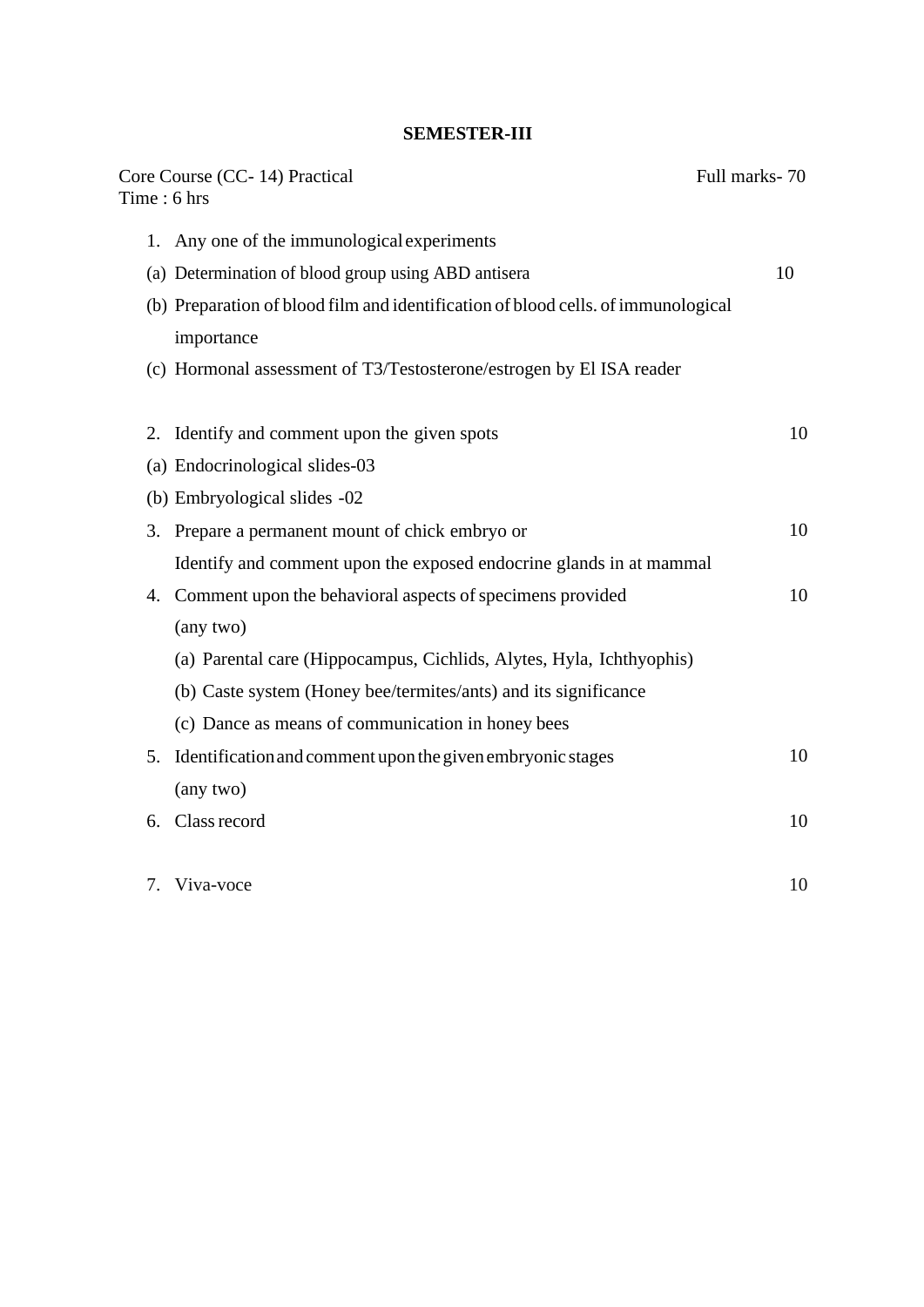# **List of Elective Courses (EC):**

- 1. Cell and Molecular Biology (EC-1A & 2A)
- 2. Fish and Inland Fisheries (EC-1B&2B)
- 3. Environmental Biology (EC-1C &2C)
- 4. Entomology (EO-1D &2D)
- 5. Parasitology (EC-1E&2E)
- 6. Cytogenetics (EC-1F &2F) (7)Comparative Endocrinology (EC-1G & 2G)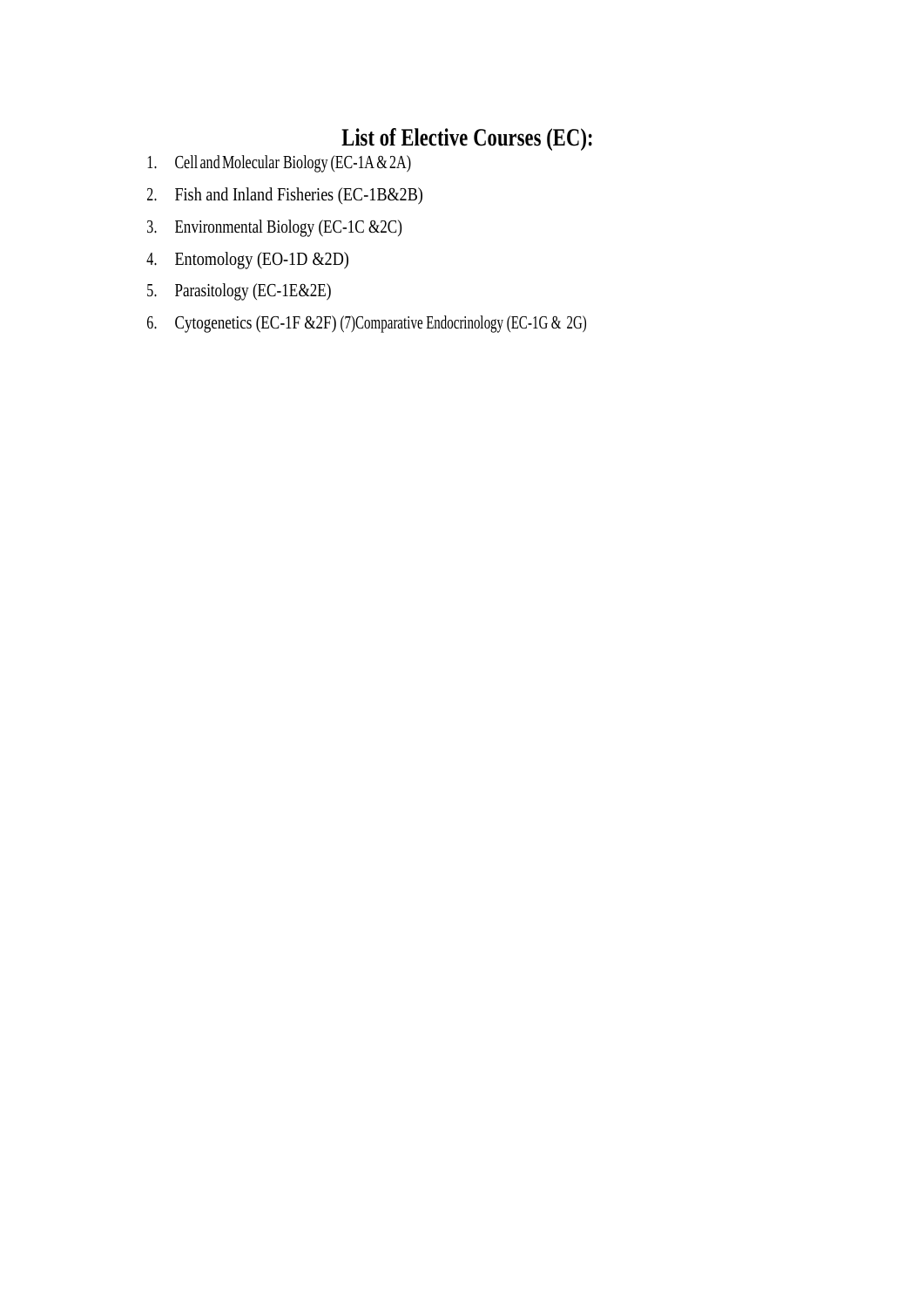#### **EC- 1A Elective paper : Cell and Molecular Biology** Full Marks- 70

Time : 3 hrs

Questionstobesetinthreepartsrepresentingallthefiveunits.PartA.will consistof10objective questions of 2 marks each. Part B will consist of five short questions(Four to be answered) of 5 marks each. Part C will consist of five long questions (three to be answered) of 10 marks each.

#### **Unit I: (A) Regulation of gene expression in bacteria**

1.1 Inducible system:Lacoperonwith negative control and Positive control(CAP/ cAMP regulation)

1.2 Repressible system: Tryptophan operon and mechanism of attenuation in ñ.coli & B. subtilis

1.3 The arabinose operon

(B) Levels of gene regulation in eukaryotes

1.4 Transcriptional control invo1vlng chromatin remodeling and genome imprinting

1.5 Post - transcriptional control involving alternate polyadenylationand alternate splicing

1.6 Translational control involving Ribosome selection, translation inhibition, mRNA

degradation and gene silencing (RNAinterference)

#### **Unit II: (A) Cancer Biology**

2.1 Cytology of cancer cells and types of cancer

2.2 Genetic basis: Oncogenes and tumour - suppressor genes

2.3 Chromosomal anomalies associated with cancer

(B)Apoptosis

2.4 Machinery of programmed cell death

2.5 Extrinsic and intrinsic pathways

2.6 Control of programmed celldeath

#### **Unit-III: (A) Nucleus**

3.1 Functional architecture of interphase nucleus andnuclear envelope

3.2 Ultra structure of nucleolus: organization of Rdna

3.3 Nucleolarfunction:synthesisofrRNA,itsprocessing‹andbiogenesisofribosomes

3.4 Mechanism of nuclear cytoplasmic exchange

(B): Cell- cell signaling

3.5 Signalingfromplasmamembranetonucleus:Type of signal (Gproteinand protein kinases), target cells and effector organs

3.6 Cell surface receptors of signaling molecules

3.7 Signal transduction pathways and their regulation Second messenger system

#### **Unit-IV: (A) Genomics**

4.1 Functional genomics: Predictinggeneandprotein function bysequence analysis

4.2 Genome organization in humans: The Human Genome Project, main features of human genome

4.3 Comparative genomics: Features ofmodel prokaryotic, eukaryotic and organelle genomes

(B) Recombinant DNA Technology

4.4 Tools and techniques (enzymes, vectors, cloning strategies)

4.5 Construction andscreeningofDNAlibraries

4.6 Application ofrecombinant DNAtechnology

#### **Unit-V: Transposable genetic elements and Epigenetics**

5.1 Discovery and definition: Ac/Ds elements in maize

5.2 Prokaryotic elements: Insertion sequences and transposons

5.3 Retrotransposons and DNA transposons in eukaryotes

5.4 Mechanism of transposition (conservative andreplicative)

5.5 Epigenetics: Definition, molecular basis, mechanism and functionalconsequences

#### **SEMESTER- IV**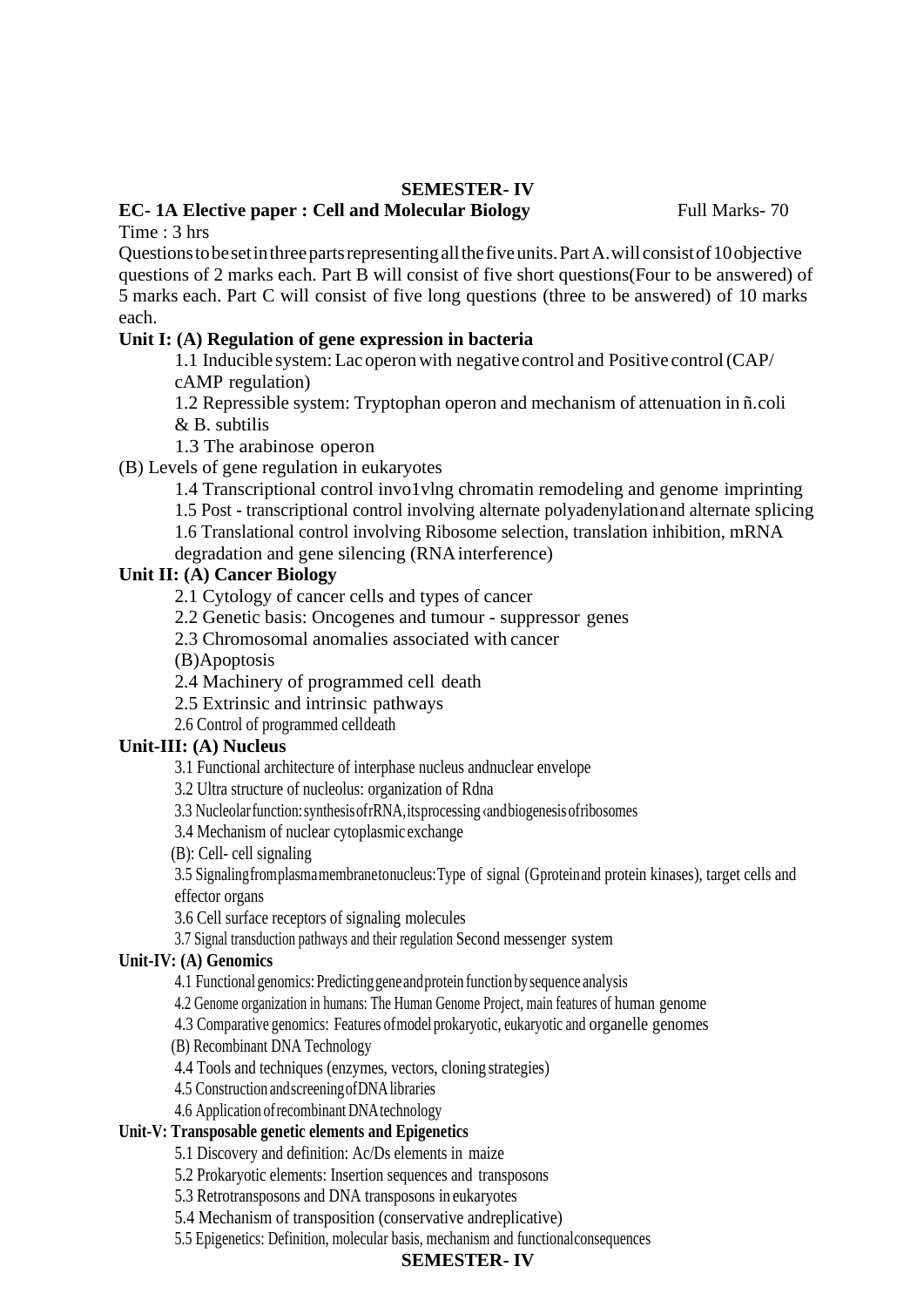#### **1 St Sitting**

|                | Cytochemical demonstration of protein/lipid/carbohydrate/nucleic acids                         | 15 |
|----------------|------------------------------------------------------------------------------------------------|----|
| $\mathfrak{D}$ | Vital staining of secretory granules and mitochondria                                          | 10 |
| 3.             | Identify and comments up on spots (1-5): Cytological slides                                    | 10 |
|                | $2nd$ Sitting                                                                                  |    |
| 4.             | Any one of the following:                                                                      | 10 |
|                | Identification of sex-chromatin from buccal epithelial cells/leucocytes<br>(a)                 |    |
|                | Estimation of sperm count from epididymal wash of laboratory mammals<br>(b)                    |    |
|                | Study of abnormalities in the head morphology of vertebrate sperms<br>(c)                      |    |
|                | Isolation of DNA and its separation by agarose gel electrophoresis (demonstration only)<br>(d) |    |
|                | PCR amplification of known DNA/RAPD(demonstration only)<br>(e)                                 |    |
| 2.             | Practical records (including slides, charts, model, field work)                                | 05 |
|                | Dissertation and Viva-voce                                                                     | 20 |
|                |                                                                                                |    |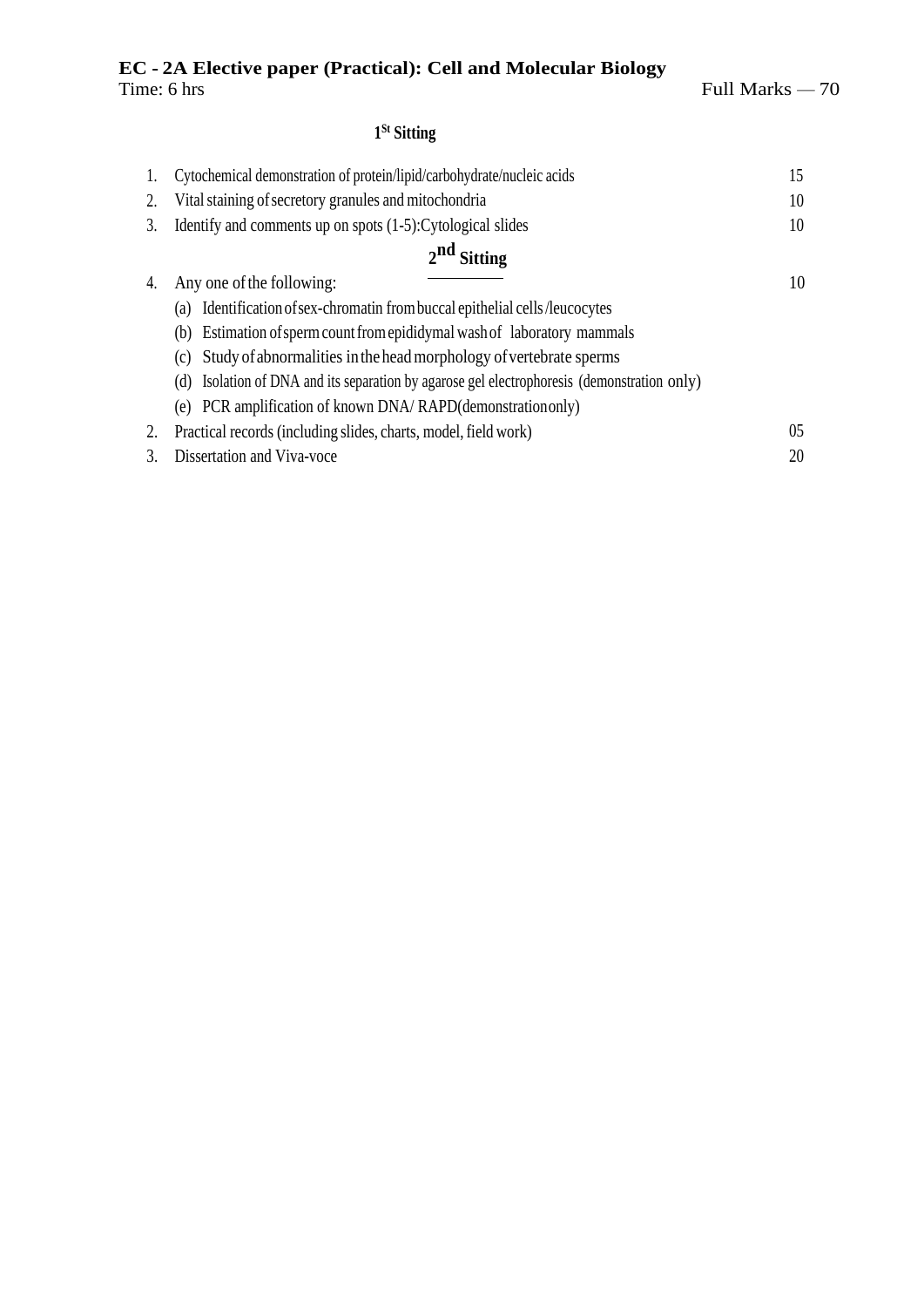#### **EC - 18 Elective paper: Fish and Inland Fisheries**

Questions to be set in three parts representing all the five units. Part A will consist of 10 objectives questions of 2 marks each. Part B will consist of five short questions (Four to be answered) of 5 marks

each. Part C will consist of five long questions (three to be answered) of l0 marks each.

**Fish Biology**

#### **Unit I: (A) Taxonomy and evolution**

1.1 Classification of fishes

1.2 Origin and evolution of elasmobranch

1.3 Origin and evolution of teleost

1.4 Crossopterygians distribution, structure and affinities

1.5 Holocephali: structure and affinities

(B) Fish Anatomy

1.6 Integument: Structure and function

1.7 Alimentary canal & its modification in relation to feeding habit

1.8 Acoustico-lateralis system

1.9 Air bladder & its modification

#### **Unit II: (A) Fish Physiology**

2.1 Mechanism of gill respiration

- 2.2 Accessory respiratory organs
- 2.3 Sound production
- 2.4 Excretion and osmoregulation
- 2.5 Reproduction in fish
- (B) Fish endocrinology
- 2.6 Pituitary
- 2.7 Thyroid
- 2.8 Adrenal
- 2.9 Corpuscles of Stanius and Hepatopancreas

#### **Applied Fisheries**

#### **Unit III: Fresh water Aquaculture**

3.1 Construction and lay out plan of different types of ponds and their management

3.2 Role of physico-chemical and biological factors in aquaculture

- 3.3 Aquatic weeds & their control
- 3.4 Pen & cage culture

3.5 collection and transport of fish seeds from riverine resources

3.6 Fish food organisms: Types and their culture; supplementary feeding

3.7 Pollutants and their effect on fisheries

#### **Unit IV: (A) Fish Pathology**

4.1 Nutritional diseases

4.2 Intrinsic diseases

4.3 Bacterial diseases in fish and their control

4.4 Fungal and viral diseases in fish and their control

4.5 Parasitic diseases in fish and their control

(B)Fish biotechnology

4.6 Cryopreservation of fish gamete

4.7 Induced breeding in fish using Carp pituitary extract (CPE) and new generation drugs

Time:3 hrs Full Marks- 70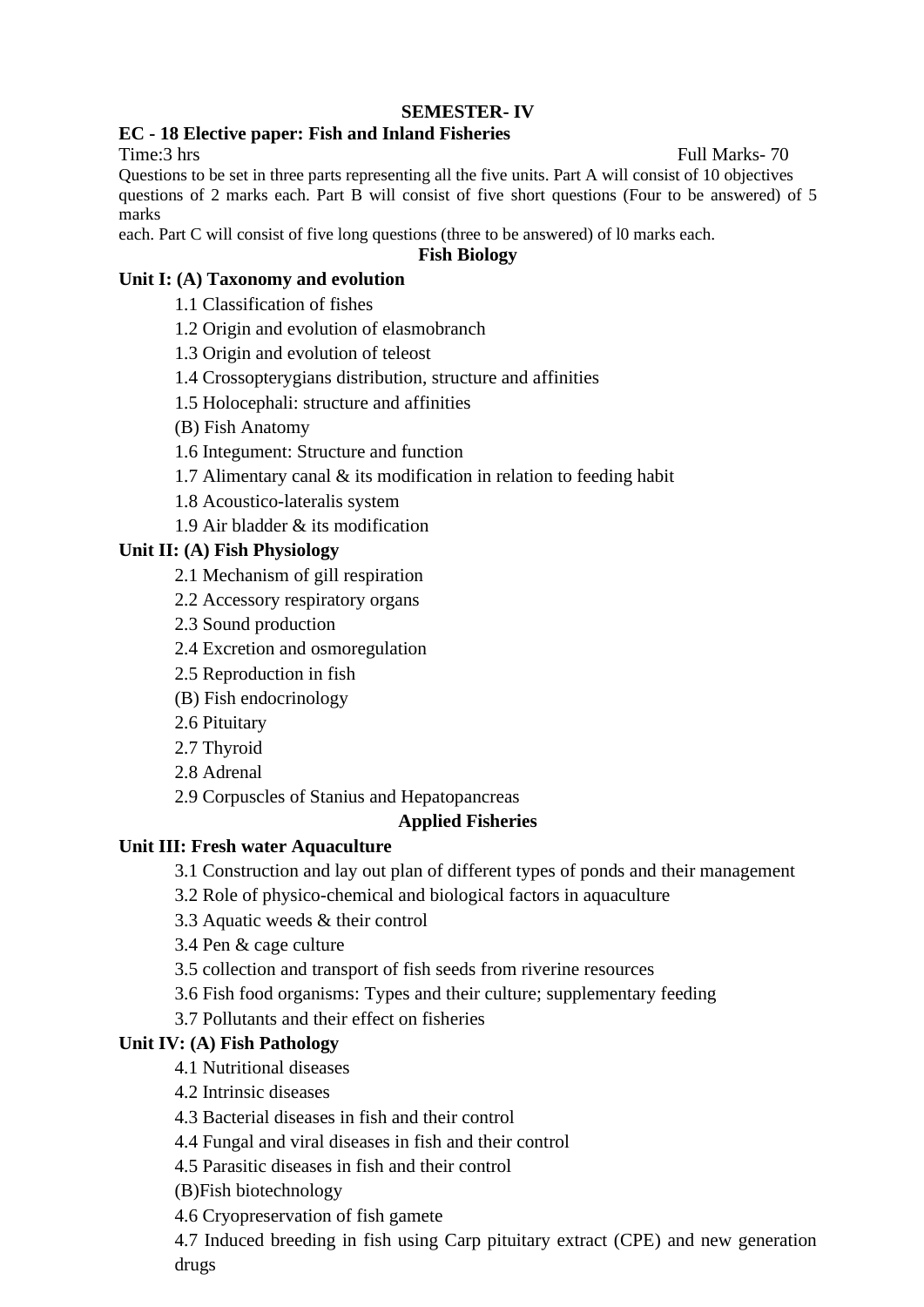4.8 Androgenesis, Gynogenesis and transgenic fish

4.9 Cytogenetical techniques in aquaculture

4.10 Integrated fish farming

#### **Unit V: (A) Fisheries resources**

5.1 Riverine fisheries resources of India

5.2 Reservoir fisheries in India

5.3 Lacustrine fisheries in India

5.4 Estuarine fisheries in India

(B) Post harvest Technology

5.5 Principles and methods of inland fishing crafts and gears

5.6 Fish spoilage and methods of fish preservation

5.7 Fish byproducts

5.8 Fish marketing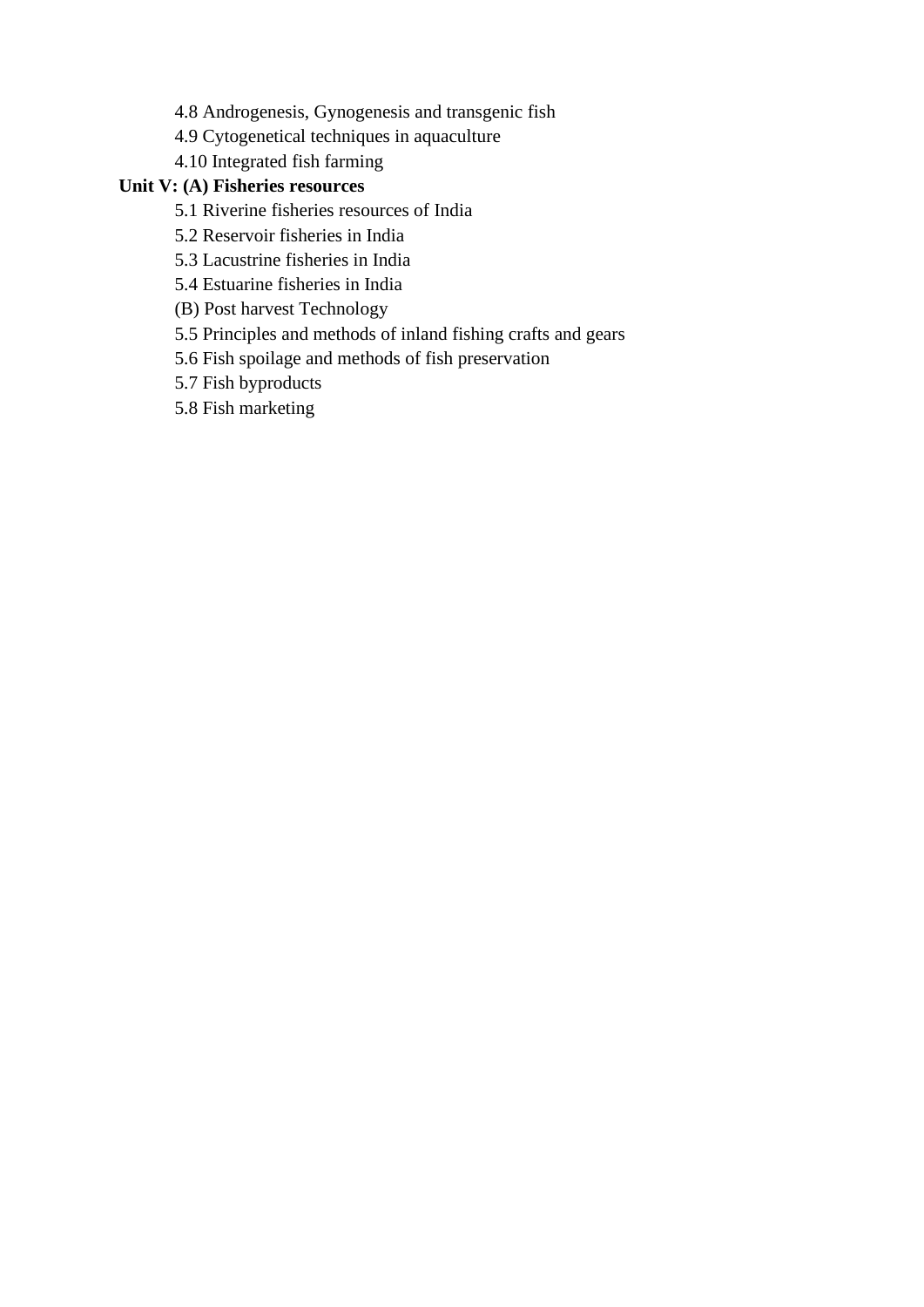| EC - 1B Elective paper (Practical): Fish and Inland Fisheries                              |                 |
|--------------------------------------------------------------------------------------------|-----------------|
| Time: 6 hrs                                                                                | Full Marks - 70 |
| 1st sitting                                                                                |                 |
| 1. Any one of the following experiments:                                                   | 10              |
| i) Oz Consumption in relation to body size                                                 |                 |
| ii) Hematological analysis (Hb estimation, RBC counting)                                   |                 |
| iii) Estimation of pH using pH meter, Dissolved Oxygen, Total Hardness                     |                 |
| 2. Spotting:                                                                               | $5x^2 = 10$     |
| i) Museum specimen                                                                         |                 |
| ii) Bones                                                                                  |                 |
| iii) Slides                                                                                |                 |
| iv) Fishing gear/aquatic weeds                                                             |                 |
| 3. Microtomy/paraffin sectioning and permanent slide preparation                           | 10              |
| <b>Or</b>                                                                                  |                 |
| Mounting: scales, olfactory lamella, respiratory epithelium                                |                 |
| 2nd sitting                                                                                |                 |
| 4. Taxonomic identification of a local available fish up to species level                  | 5               |
| (based upon morphometric- meristic analysis and identification key)                        |                 |
| 5. Any one of the following                                                                | 10              |
| i) Biological analysis of water including Phytoplankton, Zooplankton,                      |                 |
| Macrophytes and Zoo macrobenthos.                                                          |                 |
| ii) Identification of representative fish parasites and their life histories               |                 |
| iii) Identification of fry and fingerlings of major cultivated species of fresh water fish |                 |
| 6. Practical records (including slides/chart/model/field work)                             | 5               |
| 7. Dissertation and Viva                                                                   | 20              |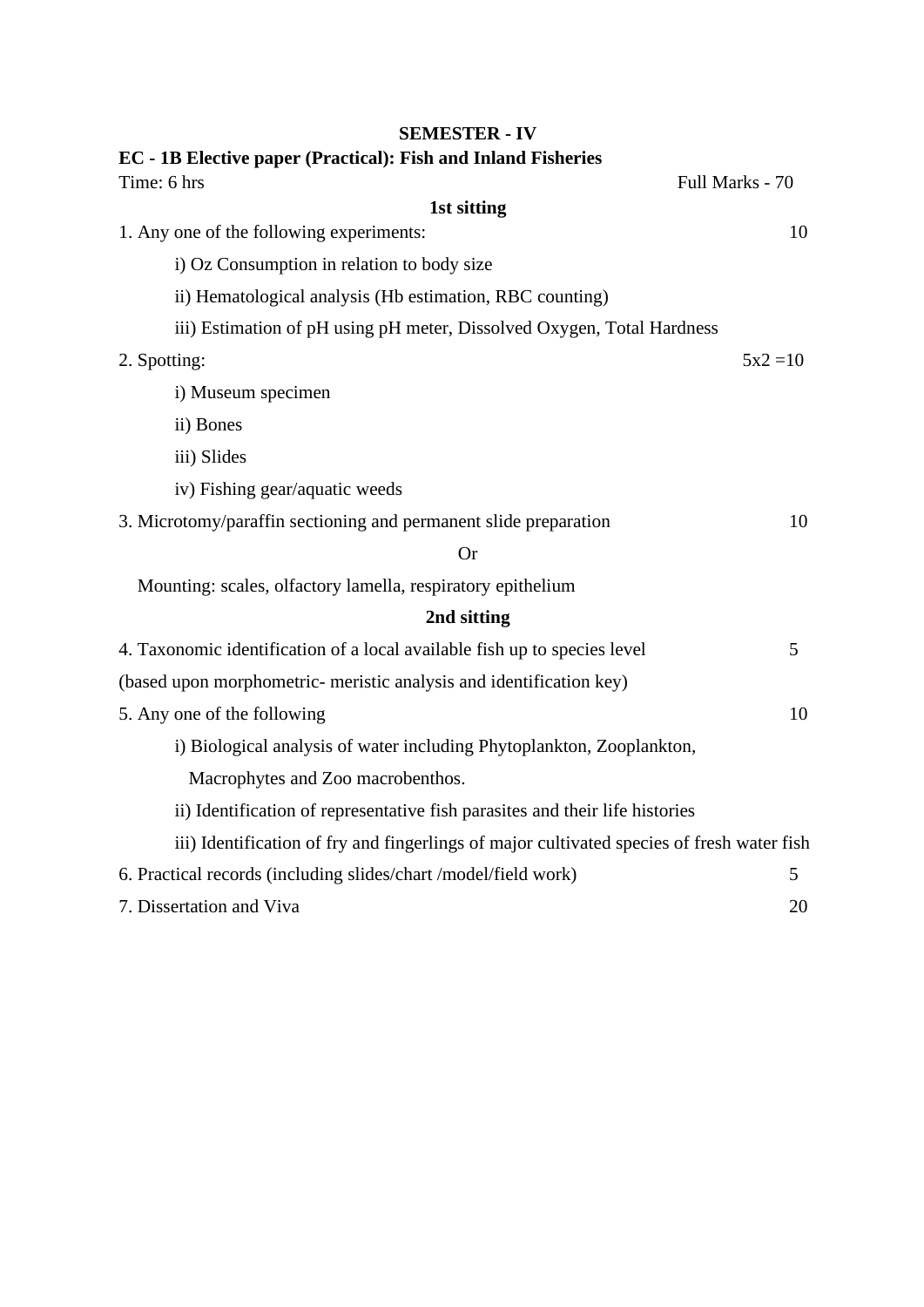#### **EC - 1C Elective paper : Environmental Biology**

Time : 3 hrs Full Marks - 70

Questions to be set in three parts representing all the five units. Part A, will consist of l0 objectives. questions of 2 marks each. Part B will consist of five short questions (Four to be answered) of 5 marks

each. Part C will consist of five long questions (three to be answered) of l0 marks each.

#### **Unit 1 :(A) Concept and dynamics of ecosystem**

1.1 Biological productivity, primary production and method of its measurement

1.2 structure and function of major ecosystems of the world (fresh water ecosystems,

forest ecosystem, grassland, desert ecosystem)

(B) Limnology

1.3 Origin and types of lakes

1.4 Ecological zonations in lakes

#### **Unit 2 : (A) Population ecology**

2.1 Concept of meta-population, demes and dispersal, interdemic: extinctions, age structured populations.

2.2 Stochastic and time lag models of population growth. Lotka-Volterra equation for competition and predation, functional and numerical responses.

(B) Community ecology & succession

2.3 Nature of communities, community structure and attributes

2.4 Levels of species diversity and its measurements ' 2.5 Influence of population interaction on communities, types, mechanisms

2.6 Changes involved in succession, concept of climax

#### **Unit III: (A) Biodiversity**

3.1 Importance, status, monitoring, documentation, threats and conservation of biological diversity.

3.2 Shannon-Weiner index, dominance index, Similarity index, Association index

(B) Wildlife Management

3.3 Principles of conservation

3.4 Major approaches to management, and Indian case studies on

conservation/management strategy (project tiger, biosphere reserves)

#### **Unit IV: (A) Pollution and environmental health**

4.1 Global environmental problems, global warming, ozone depletion, acid rain, photochemical smog

4.2 Sources, hazards and control of air, water and solid waste' pollution

- (B) Ecotoxicology
- 4.3 Definition of toxicology
- 4.4 Toxic substances in the environment

4.5 Concept of dose response relationship

4.6 Acute toxicity, chronic toxicity, lethal concentration, effective concentration

4.7 Bioaccumulation, biomagnification, median tolerance limits.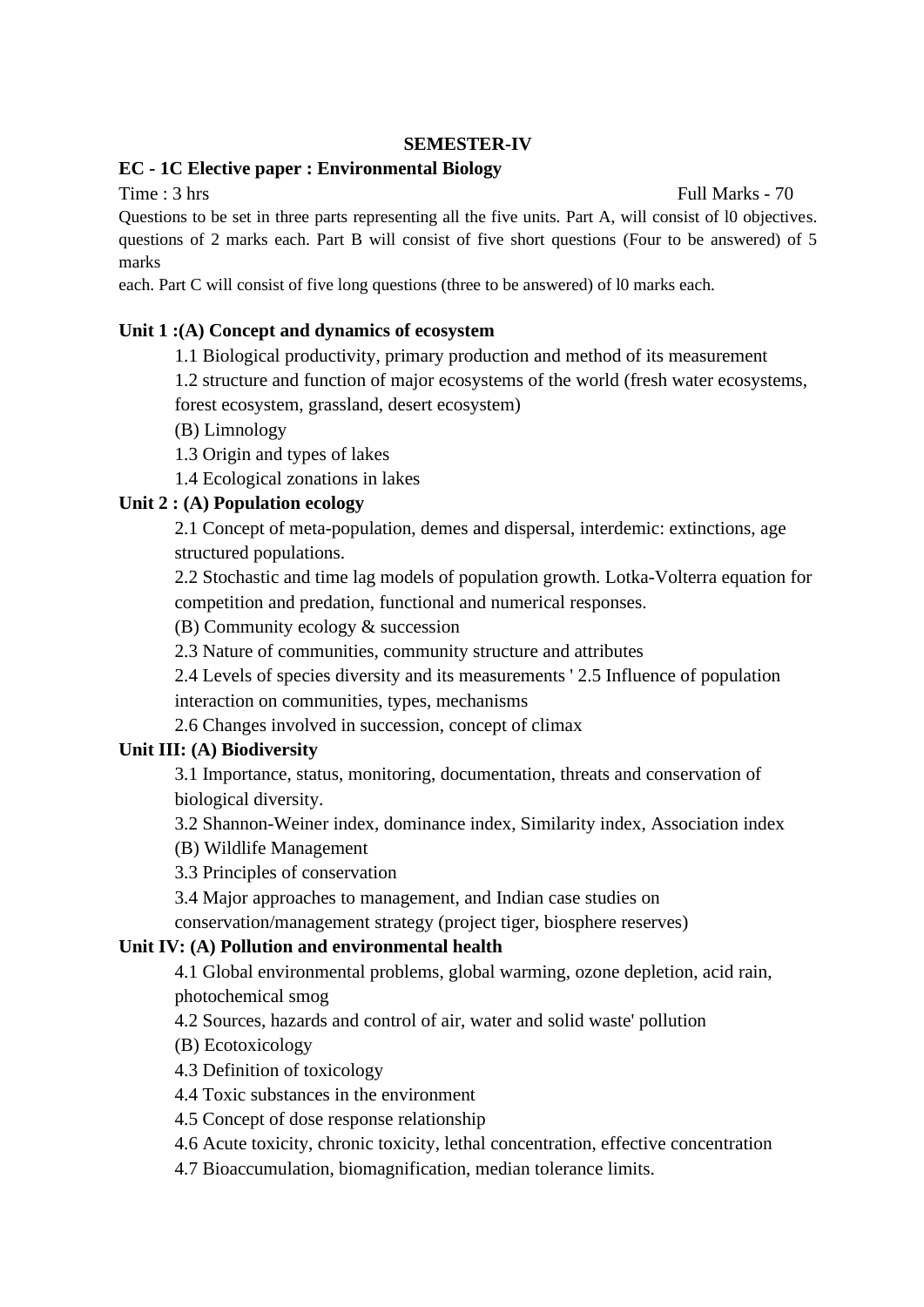#### **Unit V :(A) Environmental monitoring**

5.1 Chemical and biological monitoring

5.2 Concept of indicator organisms and bio-monitoring of water quality

5.3 Concept of biotic and diversity indices.

(B) Bioremediation and Phytoremediation

5.4 Need and scope of bioremediation, environmental applications of bioremediation, future outlook

5.5 Phytoremediation- biotechnology of cleaning up the environment by plants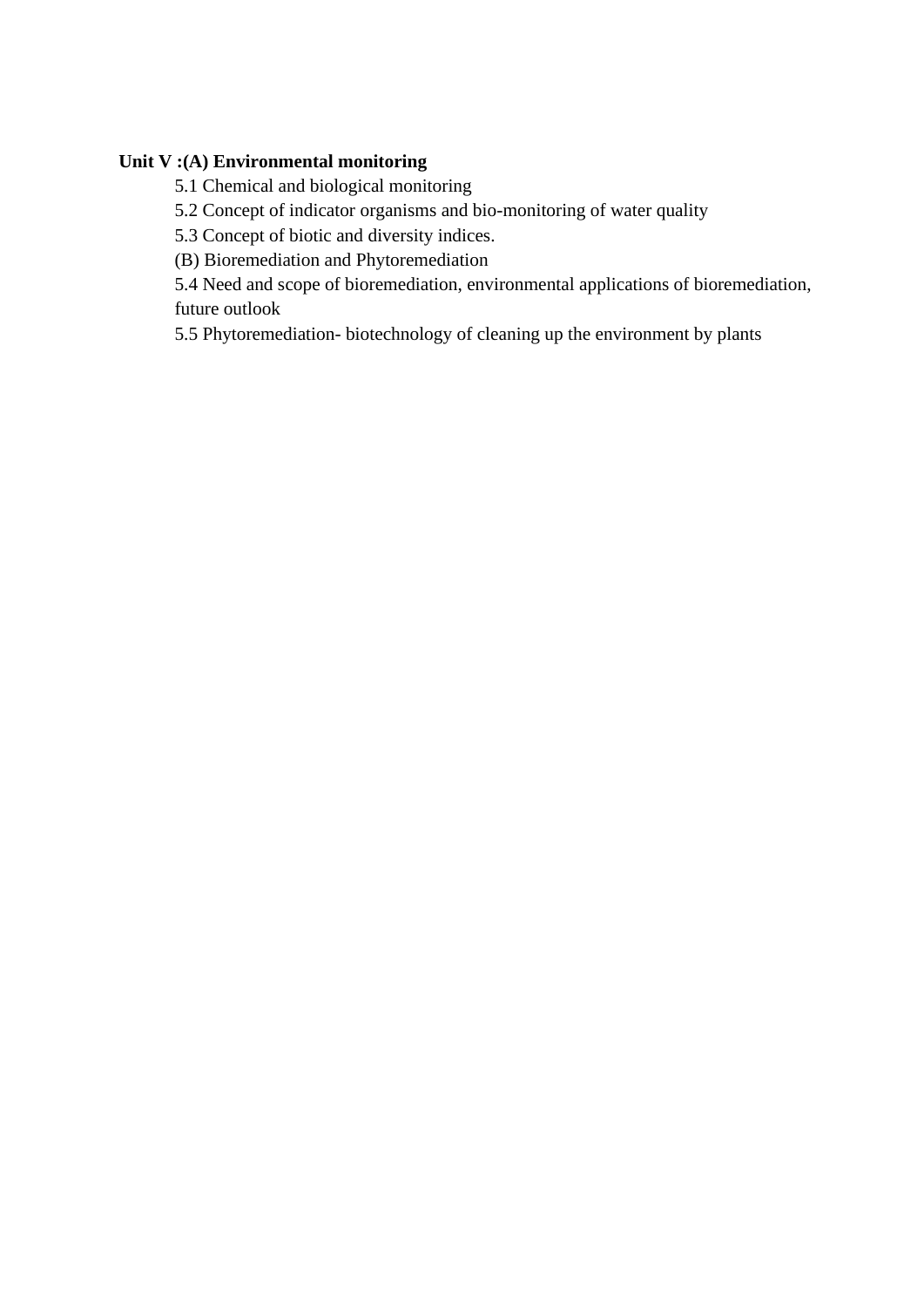### **EC -2C Elective paper (practical): Environmental Biology**

| Time: 6 hrs                                                                     | Full Marks - 70 |
|---------------------------------------------------------------------------------|-----------------|
| $1ST$ sitting                                                                   |                 |
| 1. Qualitative and quantitative estimation of Zooplankton and Benthos           | 10              |
| 2. Studies of soil fauna by Quadrate method                                     | 05              |
| 3. Physio-chemical analysis of any one                                          | 10              |
| (a) water: DO, BOD, COD, chloride, carbonate and Bicarbonate alkalinity,        |                 |
| Calcium and Magnesium hardness / $Ca^{++}$ and Mg <sup>++</sup>                 |                 |
| (b) Soil: pH, Chloride, Total alkalinity, Hardness, Water retention capacity of |                 |
| different types of soil.                                                        |                 |
| 4. Estimation of Nitrite, Sulphate, and Phosphate by Spectrophotometry          | 10              |
| $IInd$ sitting                                                                  |                 |
| 5. Spotting - Zooplankton, Zoo-macro-benthos, Nekton (2x5)                      | 10              |
| 7. Class Records                                                                | 05              |
| 8. Dissertation including Power Point Presentation and Viva                     | 20              |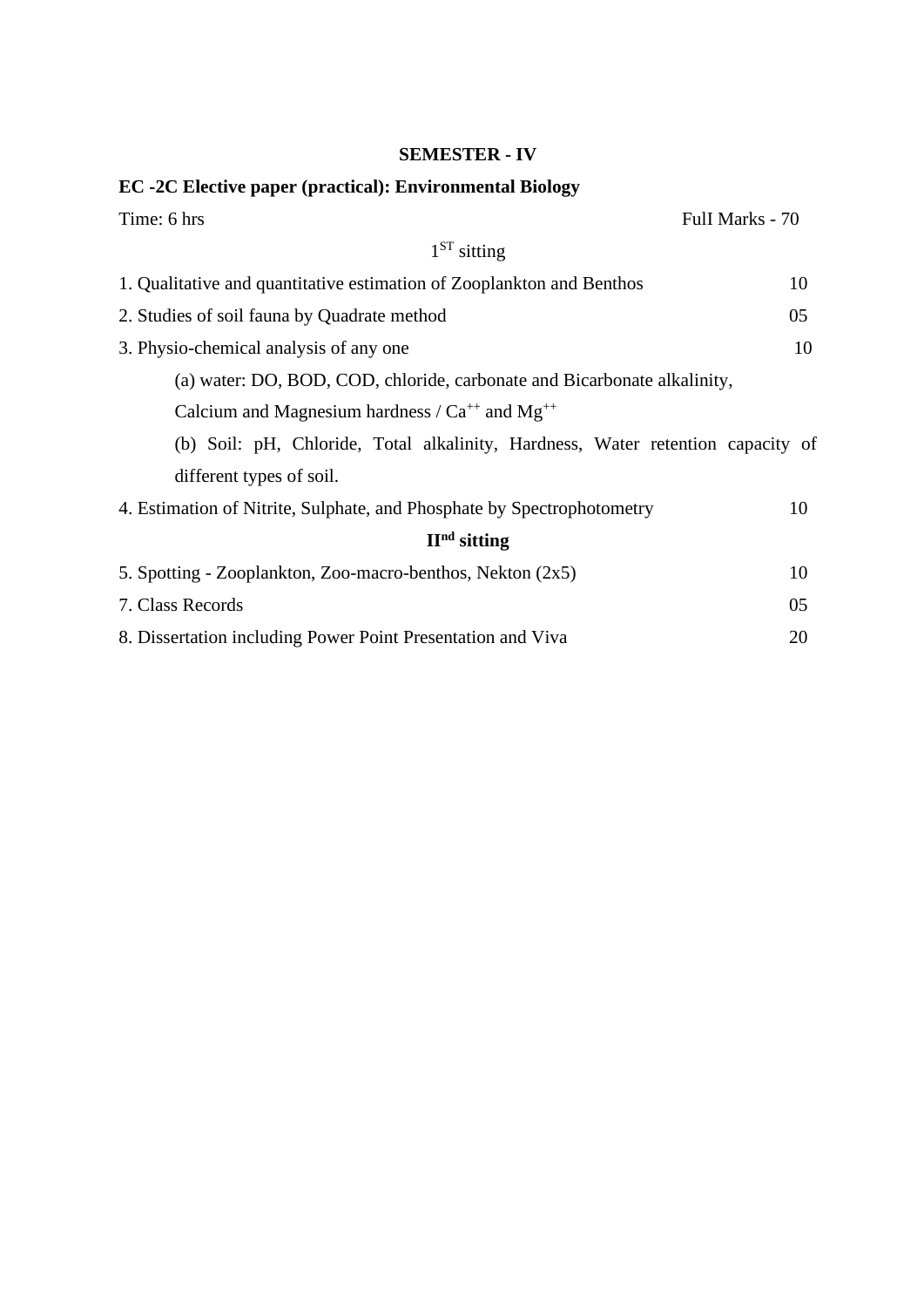EC - lD Elective paper : Entomology

Questions to be set in three parts representing all the five units. Part A will consist of l0 objective questions of 2 marks each. Part B will consist of five short questions0rour to be answered) of 5 marks each. Part C will consist of five long questions (three to be answered) of l0 marks each.

#### **Unit l: (A) Classification**

- 1.1 outline of classification of class lnsecta upto suborders
- 1.2 Classification upto superfamilies in following economically important groups (Coleoptera, Hemiptera and Lepidoptera, Dipterans, Hyrnenoptera, Orthoptera)
- 1.3 Origin of insects.
- (B) Morphology
- 1.4 General organization of insect body
- 1.5 comparative study of Antennae and their modification
- 1.6 Comparative study of Mouth parts: structure, modification and function
- 1.7 Comparative study of Legs and their modification
- 1.8 Compound eye: structure including image formation
- 1.9 Wings : Veinations and modifications
- 1.10 Integument : Structure and moulting
- 1.11 Genitalia

#### **Unit II: (A)Insect Physiology**

- 2.1 Alimentary canal : Structure and physiology of digestion.
- 2.2 Tracheal system: Structure and physiology of Respiration
- 2.3 Excretory system : Structure & types of Malpighian tubules, Physiology of Excretion and osmoregulation
- 2.4 Hemolymph : Composition and function
- (B) Neuro-Endocrinology
- 2.5 Brain: Protocerebrum, Deutocerebrum & Tritocerebrum
- 2.6 Ventral nerve cord and ganglia
- 2.7 Neuro-endocrine glands: Types, structure & function
- 2.8 Neuro-haemal organs: corpora cardiaca and Aorta

#### **Unit III: (A) Insect Control and Management**

- 3.1 Chemical Control: Types (Chitin synthesis inhibitor, ecdysoids, juvenoids and antihormones) merits and demerits
- 3.2 Biological control: Types (parasites, parasitoids and predators) merits and demerits
- 3.3 Integrated Pest Management (IPM): Definition, tool, basic principle and importance
- (B) Chemical nature and function
- 3.4 Pheromones
- 3.5 Diapauses
- 3.5 Attractants, repellants and anti-feedants

Time : 3 hrs Full Marks - 70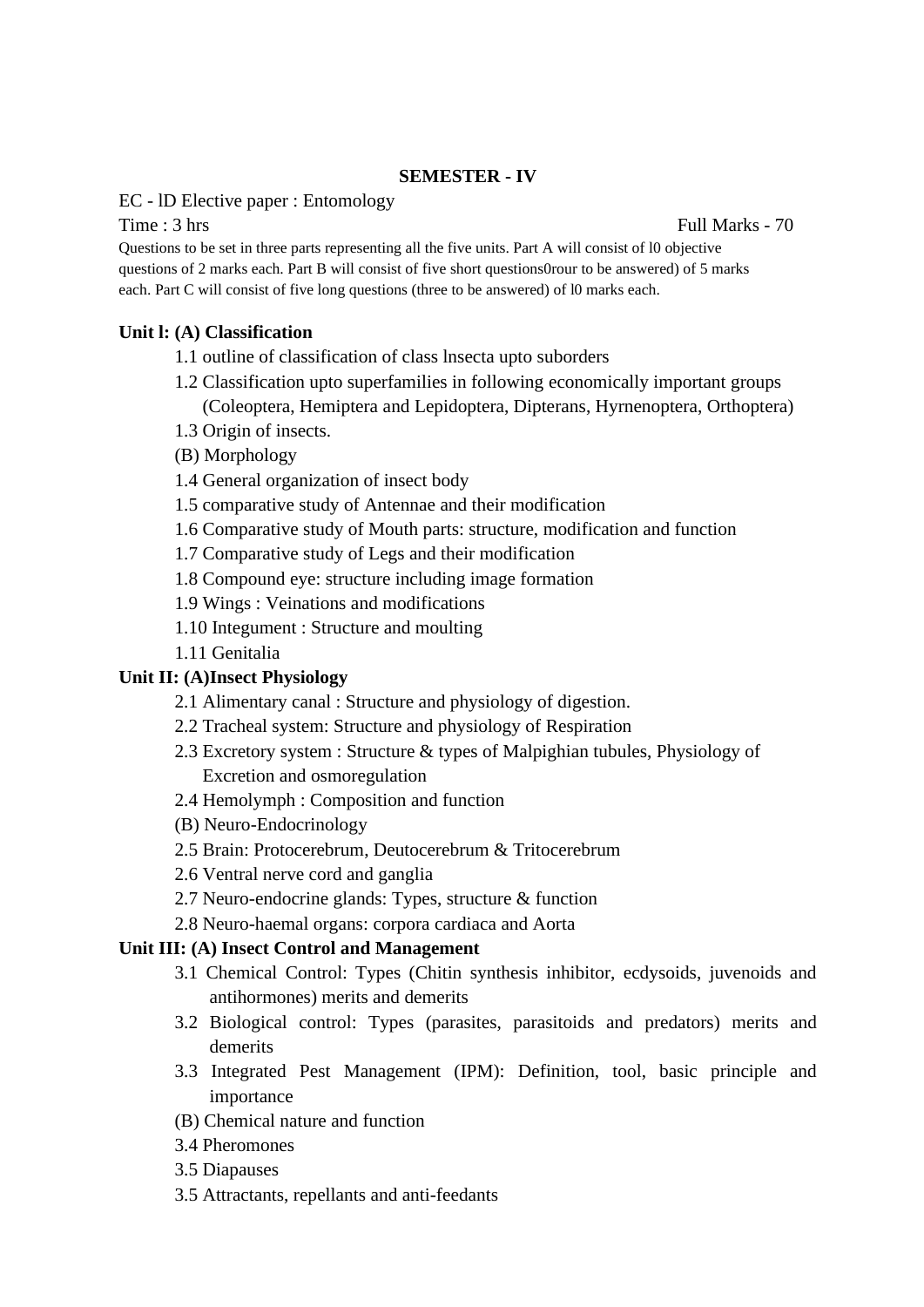#### **Unit lV: Reproductions and Development**

4.1 Male reproductive organs: Testes, Vas deferens, ejaculatory duct, accessory glands & seminal vesicles

4.2 Female reproductive organs: ovaries, types of ovarioles, oviduct & common oviduct and accessory glands

4.3Types of Larvae and their metamorphoses

#### **Unit V:(A) Agricultural Entomology**

- 5.1 Pests of paddy : Life history and control measures
- 5.2 Pests of Wheat: Life history and control measures
- 5.3 Pests of Sugarcane and stored grains: Life history and control measures
- 5.4 Pests of Vegetable and stored grains: Life history and control measures
- (B) Veterinary Entomology
- 5.5 Bionomics, life cycle, prevention and control of house fly (*Tabanus* sps.) and Black fly (*Simulium sps*.)
- 5.6 Insect of medical importance associated with disease transmission Filaria and Kala-a-zar): Biology and control
- (C) Forensic Entomology
- 5.7 Forensically important insects
- 5.8 Collection of data from cadaver site
- 5.9 Interpretation of data for predicting time and cause of death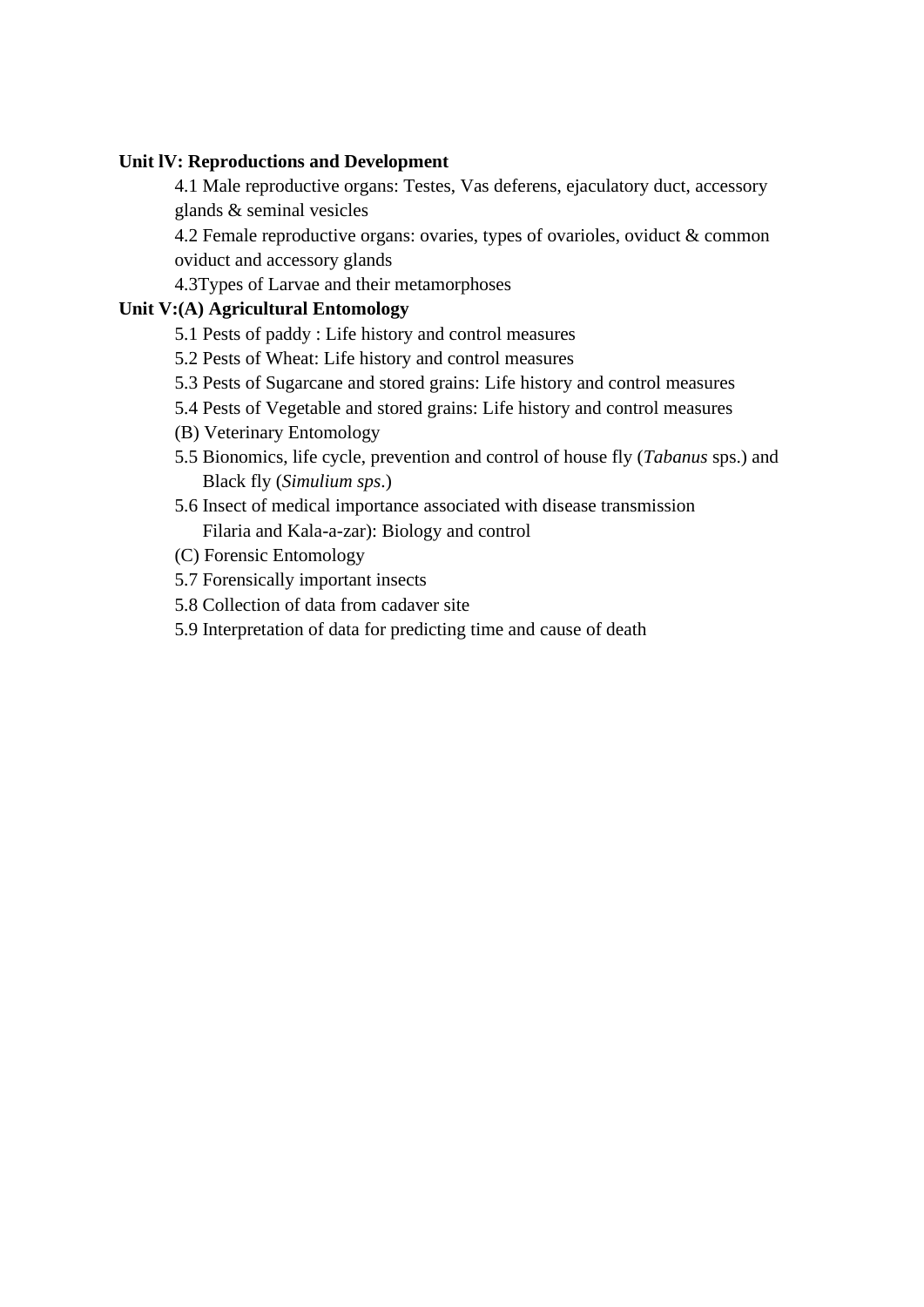# **EC – 2D) Elective paper (practical): Entomology**

|    | Time: 6 hrs                                                                      | Full Marks - 70 |
|----|----------------------------------------------------------------------------------|-----------------|
| 1. | Any one of the following experiments:                                            | 10              |
|    | (i) Dissection of grasshopper or honey bee or wasp to expose general anatomy and |                 |
|    | nervous system                                                                   |                 |
|    | <b>or</b>                                                                        |                 |
|    | (ii) Identification of any two Insects $(5x2)$                                   | 10              |
| 2. | Permanent slide preparation of any one (i) 10 Whole specimen (small insect)      |                 |
|    | (ii) Mouth parts                                                                 |                 |
|    | (iii) Antennae                                                                   |                 |
|    | (iv) Legs                                                                        |                 |
|    | $(v)$ Wings                                                                      |                 |
|    | (vi) poison apparatus                                                            |                 |
|    | (vii) External genitalia                                                         |                 |
|    | (viii) Spiracles                                                                 |                 |
|    | (ix) Gills of aquatic insect                                                     |                 |
|    | 3. Identification and comments upon spots 1-5                                    | $3x5 = 15$      |
|    | (i) Morphological slides -2                                                      |                 |
|    | (ii) Histological slides -2                                                      |                 |
|    | (iii) Damaged material by a pest-1                                               |                 |
|    | $2nd$ Sitting                                                                    |                 |
|    | 4. Identification and life history of any one pest                               | 10              |
|    | 5. Field works and records                                                       | 05              |
|    | 6. Dissertation & Viva voce                                                      | 20              |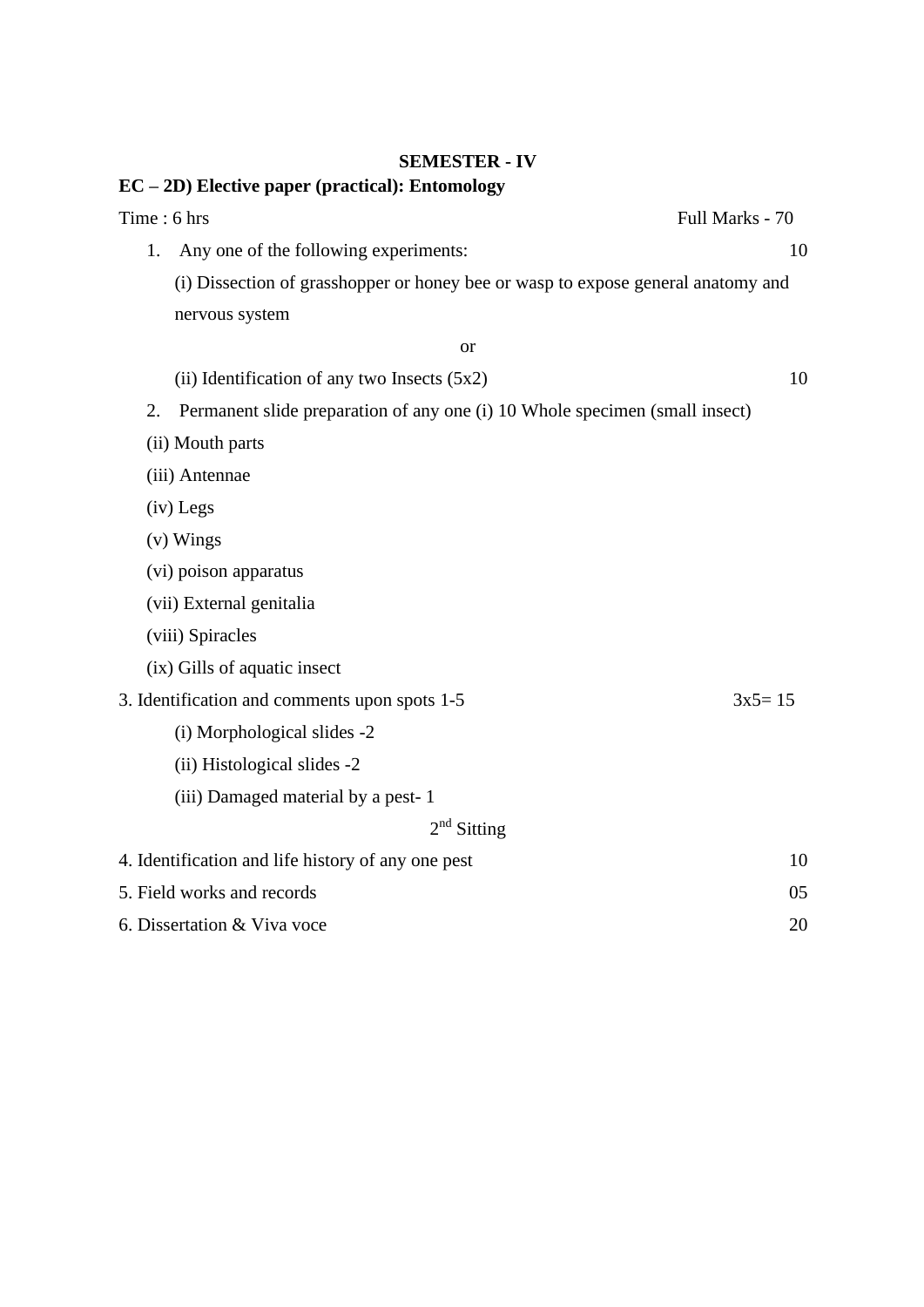EC – 1E Elective paper : Parasitology

Time : 6 hrs Full Marks - 70

Questions to be set in three parts representing all the five units. Part A will consist of l0 objective questions of 2 marks each. Part B will consist of five short questions0rour to be answered) of 5 marks each. Part C will consist of five long questions (three to be answered) of l0 marks each.

#### **Unit-I: (A) Introduction**

- 1.1 Parasitism, its ecological aspects, medical implications and control impediment.
- 1.2 Niches, habitats, environments and its significance in parasites life cycle.
- 1.3 Vertebrate alimentary canal, blood, tissue and other habitat.
- 1.4 General characteristic of Protozoa, Broad classification of protozoa Symbiotic associations- commensalism, parasitism, mutualism, phoresis
- (B) Symbiotic Amoebae and ciliates:
- 1.5 Genus Entamoeba
- 1.6 Other intestinal amoebae of human
- 1.7 Genus Balantidium

#### **Unit II: (A)Trypanosomes and related organism**:

- 2.1 Morphological forms
- 2.2 Genus Leishmania
- 2.3 Genus Trypanosoma
- Section A : Stercorari

Section B : Salivaria

- Life Cycle, diagnosis and treatment
- (B) Flagellates of alimentary & urinogenital tract:
- 2.4 Genus Giardia
- 2.5 Genus Trichomonas
- (C) Malarial Parasites and their relatives:
- 2.6 Family Plasmodiidae, Life cycle and its variation.
- (*Plasmodium vivax*, P. malariae, *P. ovale* & *P. falciparum*
- 2.7 Relapse and Recrudescence

#### **Unit III: (A) Helminthic parasites: Introduction**

- 3.1 Classification of the phylum *Platyhelminthes*.
- 3.2 General characteristics of Trematoda (Fluke) and life cycle pattern.
- 3.3 General characteristics of *Cestoda* (tape worms) and life cycle pattern

(B)

- 3.4 visceral fluke : Type, example of liver fluke- *Fasciola hepatica*, *Clonorchis sinesis*, *Opesthorchis felineus*
- 3.5 Intestinal fluke: *Fasciolopsis buski*
- 3.5 Lung fluke : *Paragonimus westermani*

#### **unit IV: (A) 4.1 Blood flukes : Etiology, diagnosis, chemotherapy**

- i Schistosoma monsoni,
- ii Schistosoma haemotobium
- ii Schistosoma japonicum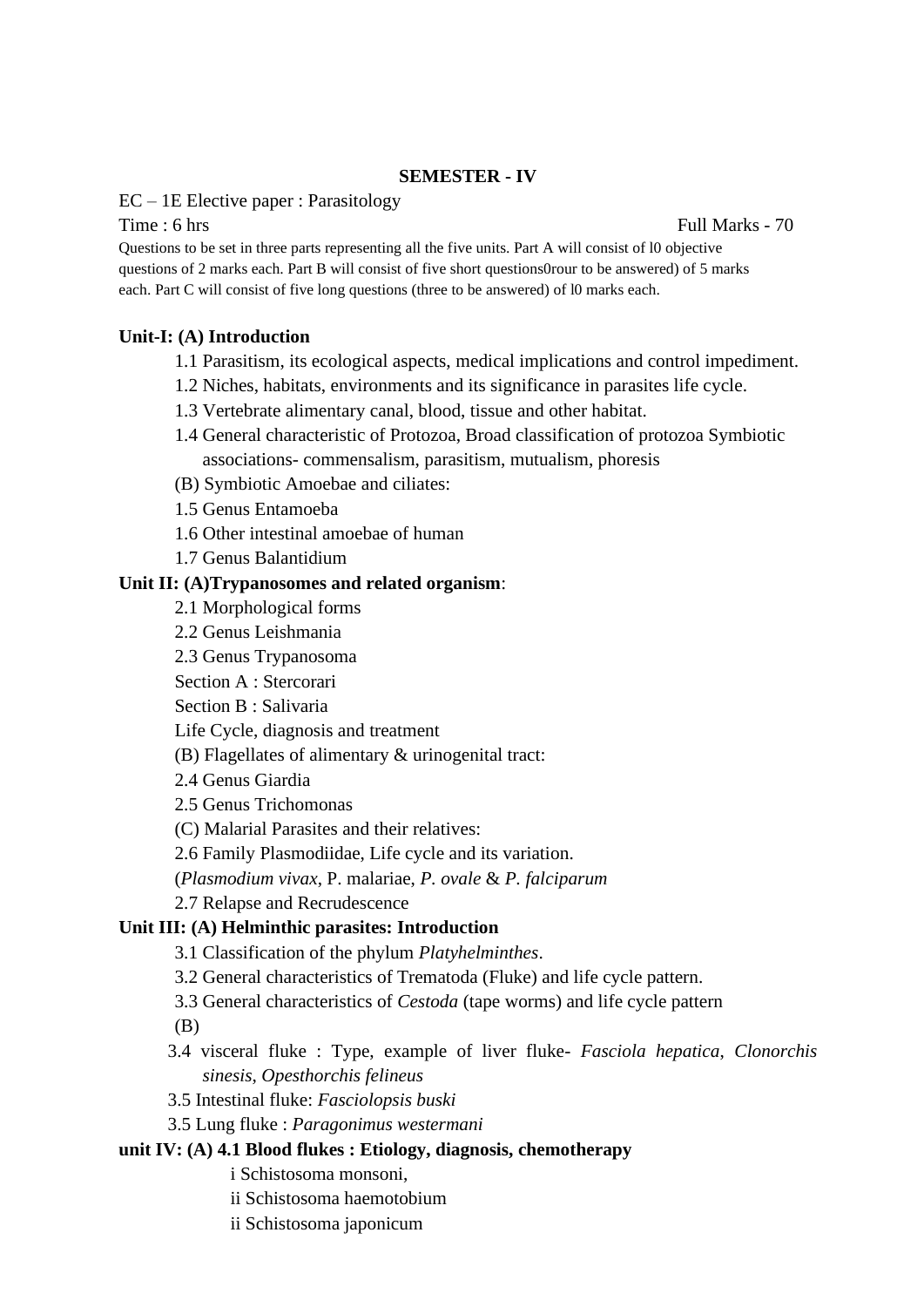(B)Tapeworm

- 4.2 Intestinal tape worm s: Diphyllobothrium latum
- 4.3 Taenia solium, Taenia sagnota and Human cysticercosis, Hymenolepis nana
- 4.4 Extra intestinal tape worms Human spargonosis Echinococcus granulosus and Human Hydatiosis

#### **Unit V: Host parasite relationship**

- 5.1 Host Specificity
- 5.2 Effect of parasitism on host and parasite
- 5.3 Evolution of parasitism
- 5.4 Anthelminthic

5.5 Modern approach of prophylaxis, diagnosis and therapy of helminth parasitic infestation in human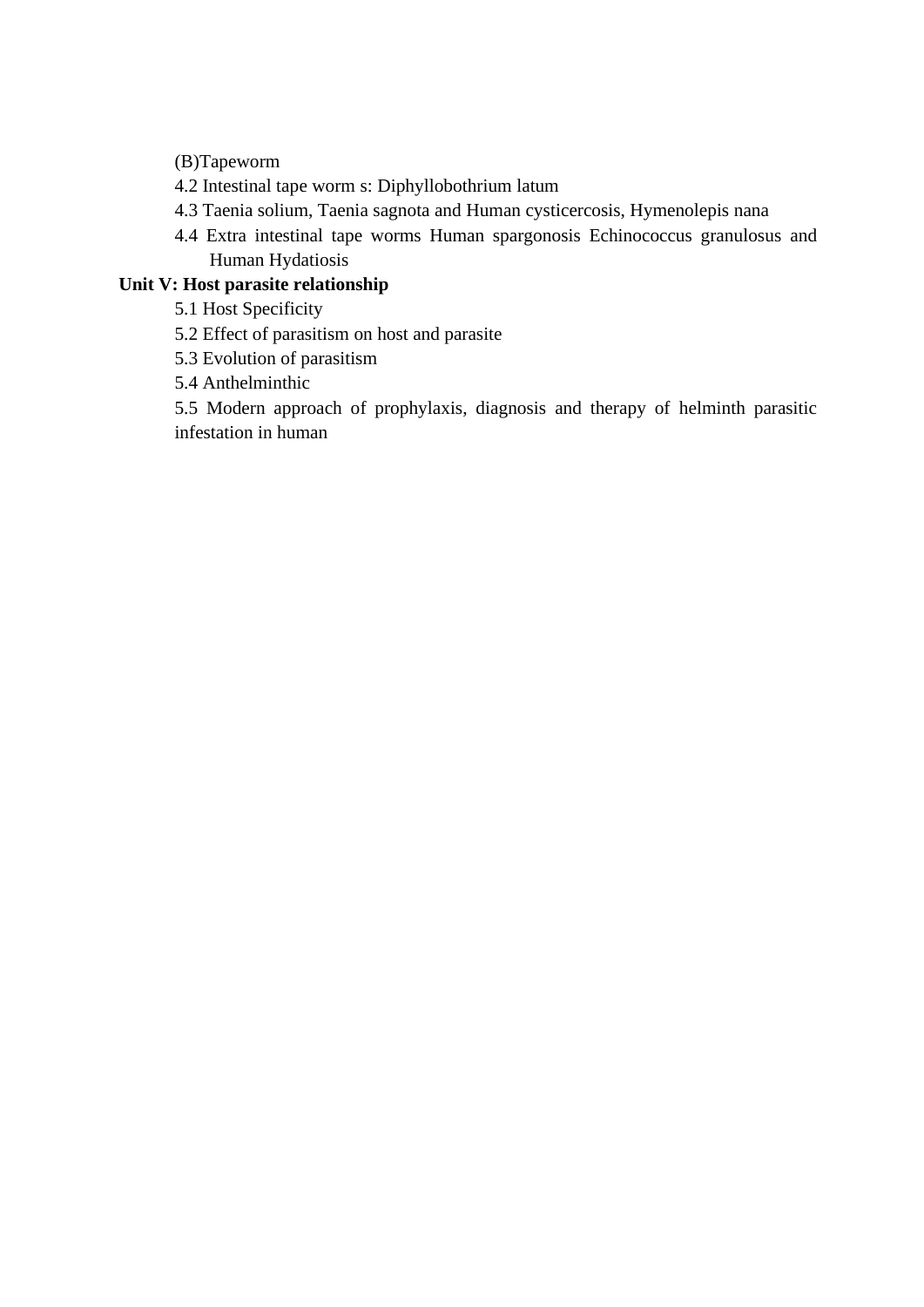# **EC - 2E Elective paper (Practical): parasitology**

|    | Time: 6 hrs                                                          | Full Marks - 70 |
|----|----------------------------------------------------------------------|-----------------|
| 1. | Preparation of permanent slides of larvae / adult parasites provided | 10              |
| 2. | Identify and comment upon the permanent slides of protozoan and      |                 |
|    | Helminth parasites                                                   | $3x5 = 15$      |
| 3. | Comment upon etiology of parasite (any one) obtained from            | 05 <sub>1</sub> |
|    | (i) Rectum of frog                                                   |                 |
|    | (ii) Alimentary canal of fowl                                        |                 |
|    | (iii) Rumen of Goat                                                  |                 |
|    | $2nd$ sitting                                                        |                 |
| 4. | Preparation and staining of blood films                              | 10              |
|    | (a) Thin blood film                                                  |                 |
|    | (b) Thick blood film                                                 |                 |
|    | (i) Preparation of blood film from rodents (wild rat, rabbit, fish   |                 |
|    | for Trypanosomes).                                                   |                 |
|    | (ii) Preparation of blood film from malarial patient                 |                 |
| 5. | Microscopic faecal examination.                                      | 05              |
| 6. | Practical records (including slides, chart, models, field work).     | 05              |
| 7. | Dissertation & Viva voce                                             | 20              |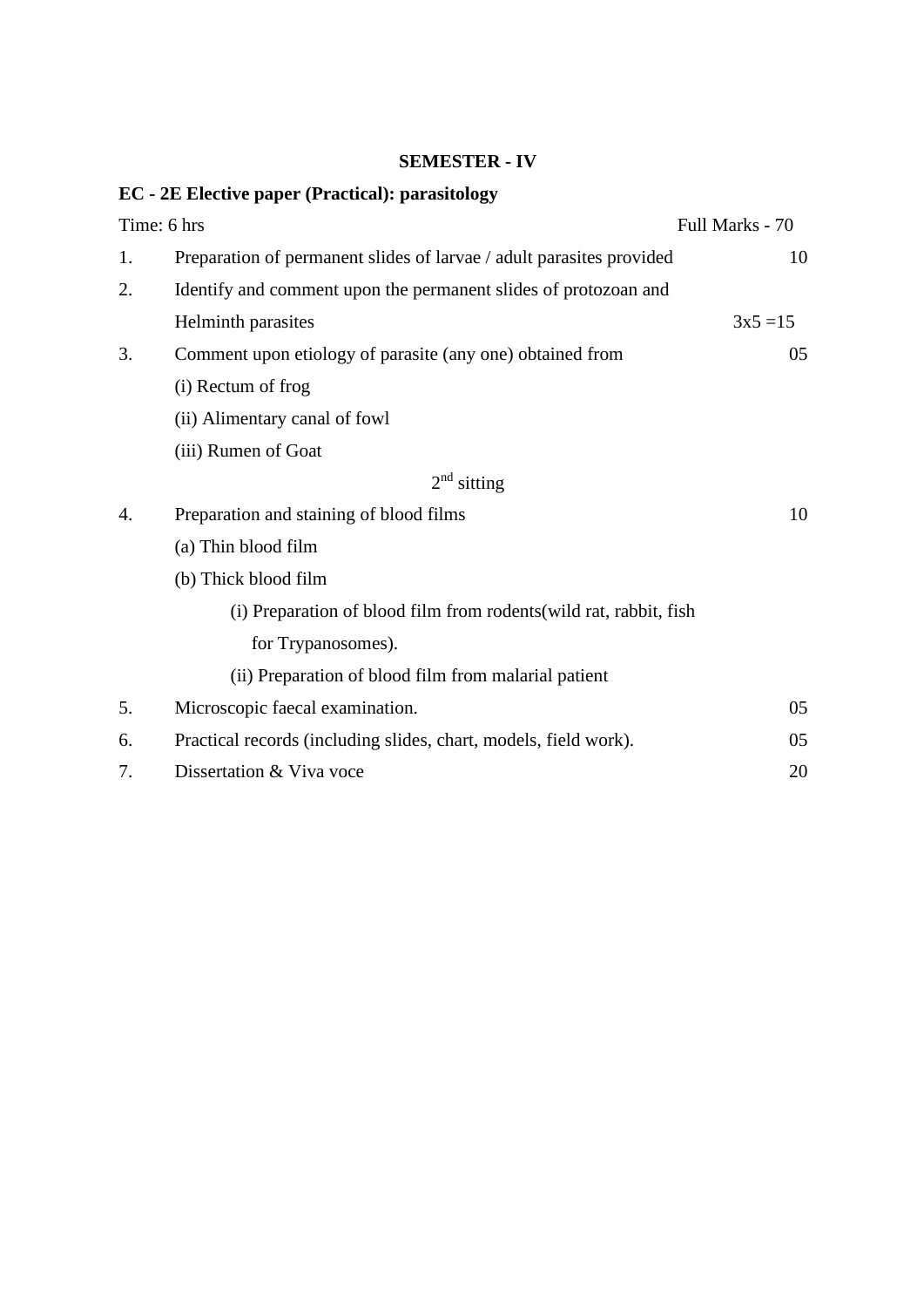#### **EC- 1F Elective paper : Cytogenetics** Full Marks - 70

#### **Time:3 hrs**

Questions to be set in three parts representing all the five units. Part A will consist of l0 objective questions of 2 marks each. Part B will consist of live short questions (Four to be answered; bf 5 marks each. Part C will consist of five questions (three to be answered) of l0 marks each.

#### **Unit - I**

- 1.1 Cell cycle : Molecular events and regulation
- 1.2 Euchromatin and Heterochromatin
- 1.3 Chromatin remodeling in eukaryotes
- 1.4 Human karyotype, chromosome banding
- 1.5 Epigenetics and human disease
- 1.6 Genetics of cancer: Oncogene, tumour suppressor gene

#### Unit - II

- 2.1 Mutation : Molecular, mechanism detection
- 2.2 Molecular mechanism of recombination
- 2.3 Extension of Mendelism : Gene interaction, penetrance and expressivity
- 2.4 Inbreeding and heterosis
- 2.5 Mitochondrial and plastid genetic system
- 2.6 Eugenics and genetic counselling

#### Unit-III

- 3.1 Gene amplification and position effect in Drosophila
- 3.2 Nucleic acid hybridization: DNA-DNA, DNA-RNA hybridization, FISH
- 3.3 Southern and Northern blotting
- 3.4 Regulation of gene action in eukaryotes
- 3.5 Genetic polymorphism
- 3.6 Genetic load

#### **Unit- IV**

- 4.1 Restriction fragment length polymorphism (RFLp)
- 4.2 Random amplification of polymorphic DNA (RAPD)
- 4.3 Single nucleotide polymorphism (SNP)
- 4.4 Physical and genetical mapping
- 4.5 DNA sequencing
- 4.6 Genomics

#### **Unit - V**

- 5.1 Genetics of development: Genetic control of embryonic development and pattern formation in Drosophila
- 5.2 Genetics of ageing
- 5.3 Genetics of behavior
- 5.4 Immunogenetics: Antibody diversity, clonal selection and immunogenic memory.
- 5.5 Gene cloning: Restriction endonuclease, vectors, DNA libraries
- 5.6 Application of recombinant DNA technology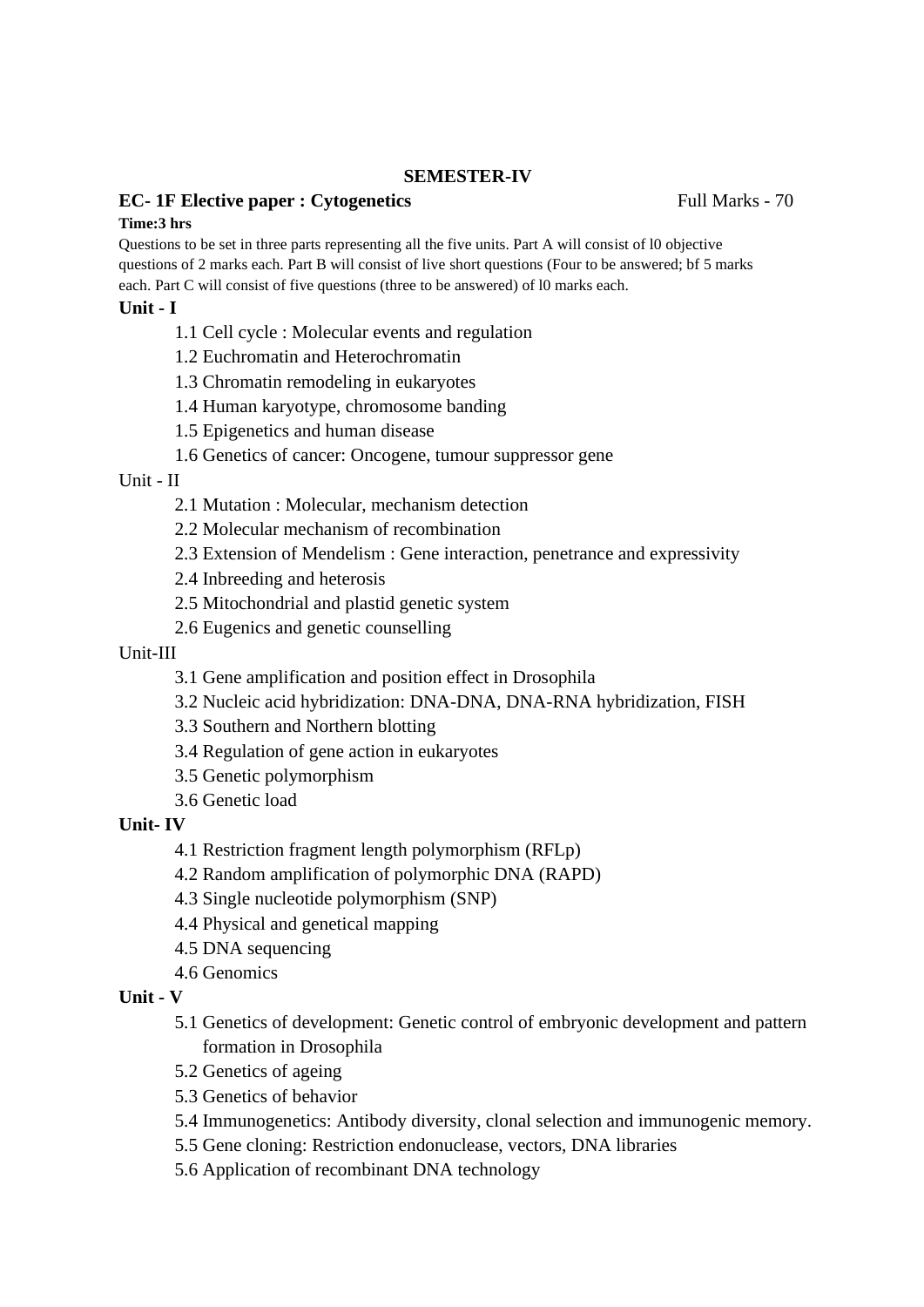#### **EC- 2F Elective paper : Cytogenetics practical)**

 $Time -6 hrs$  Full Marks  $-70$ 

- 1. Study of mitotic metaphase chromosome from bone-marrow cells of mammal gill epithelial and head kidney cells of fish. Preparation of ideogram. 15
- 2. Study of meiosis in grasshopper and estimation of chiasma frequency and terminalization there of preparation of meiotic metaphase chromosome from any laboratory mammal 08
- 3. (i) Cytological study of polytene chromosomes and mapping of its banding patter (ii) Detection of micronuclei in maturing erythrocytes of mammal or in circulatory blood of fish.

(iii) Estimation of sperm count and study of sperm head morphology in sample obtained from epididymis of laboratory mammal.

(iv) Isolation of DNA from the tissue provided

- 4. Designing of experiment, Screening and interpretation of results based on Mendelian laws, linkage, & crossing over, sex linked inheritance. 10
- 5. Identification and comments upon various items of cytological and genetic interest. 10
- 6. Class record 05 7. Viva- voce 05
- 8. Project work 10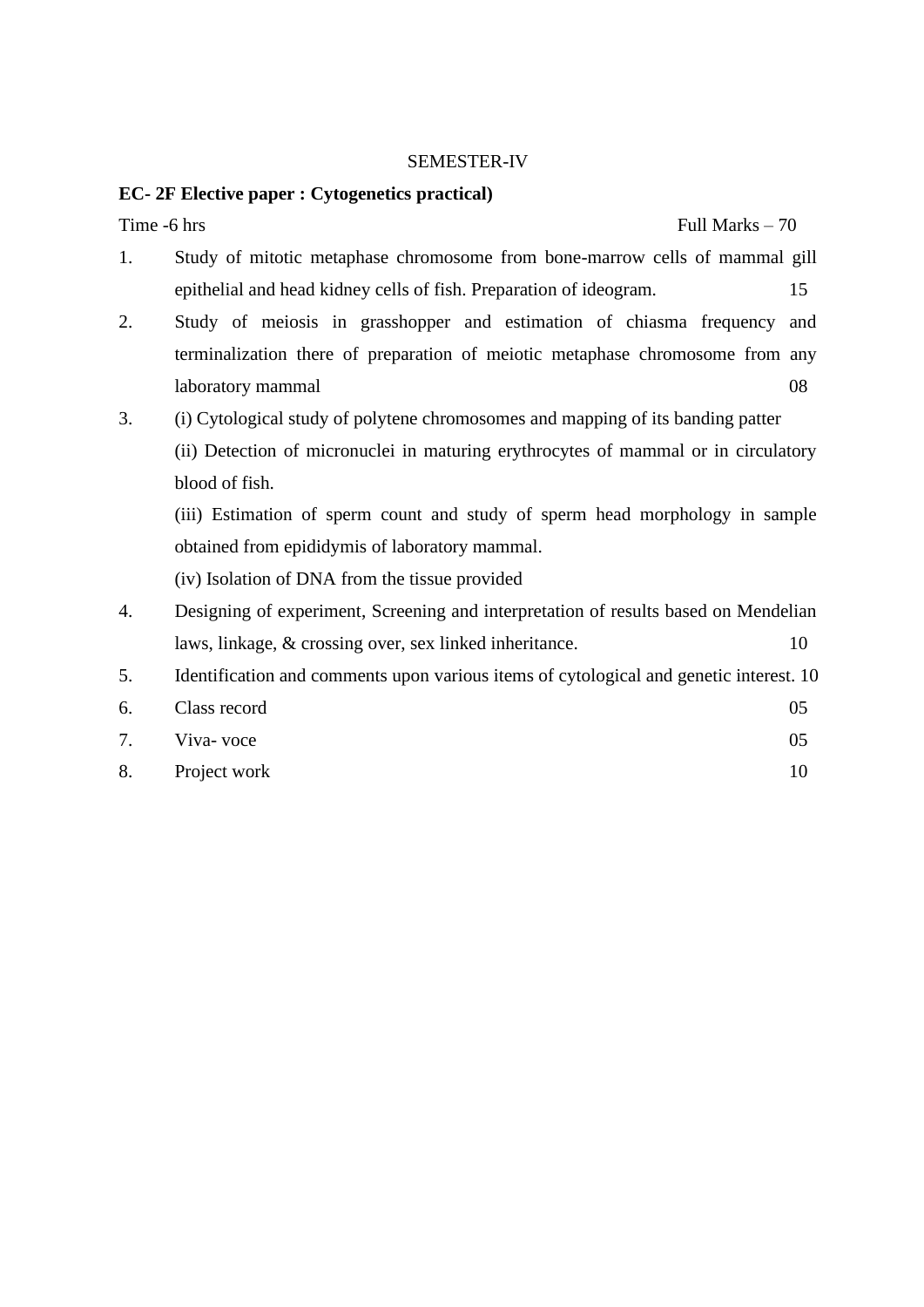#### **Ec - IG Elective paper : Comparative Endocrinology** Full Marks - 70

Questions to be set in three parts representing all the five units. Part A will consist of l0 objective questions of 2 marks each. Part B will consist of five short questions(I'our to be answered) of 5 marks each. Part C will consist of five questions (three to be answered) of l0 marks each.

#### **Unit - I**

1.l Chemical nature and gross features of Hormones

1.2 General mechanism of hormone action with special reference to receptors : membrane receptors, cytosolic receptor, nuclear receptors and second messenger molecules. cAMP, Kinases, Phosphatases, phosphatidyl Inositol, Ca<sup>++</sup>, prostaglandin 1.3 Comparative anatomy of pituitary gland in vertebrates.

- 1.4 Histology and physiology of pituitary gland in mammals.
- 1.5 (a) Adenohypophysis: cell types and anatomy

(b) Chemistry, physiological function, mechanism of action and regulation of secretion or its hormones.

1.6 (a) Neurohypophysis: Neurohypophyseal peptide, phylogeny

(b) Regulation of secretion, mechanism and action of neurophypophyseal peptides.

1.7 Anatomy of hypothalamus, hypothalamo-hypophyseal circulation, hypophysiotropic hormones,

1.8 Hypothalamic neurotransmitters and their role in release of hypophyseal hormones.

#### **Unit II**

2.1 Comparative anatomy and Histology of endocrine pancreas in vertebrates

(a) Chemistry, biosynthesis, Regulation of secretion, mechanism of action and physiological action of Insulin.

(b) Chemistry, biosynthesis, Regulation of secretion, mechanism of action and physiological action of Glucagon.

(c) chemistry, biosynthesis, physiological action of Somatostatin.

2.2 Nature, source and physiological action of gastro-intestinal hormones in higher vertebrate.

#### **Unit-III**

3.1 Comparative anatomy of thyroid gland in vertebrates

3.2 Biosynthesis, physiological action and regulation of secretion of thyroid hormone in mammals

3.3 Comparative anatomy of Parathyroid gland in vertebrates.

3.4 Chemistry, heterogenicity, Biosynthesis and regulation of secretion of parathyroid hormone in mammals.

3.5 Mechanism and physiological action of parathyroid hormones on bone, kidney and vitamin D activation.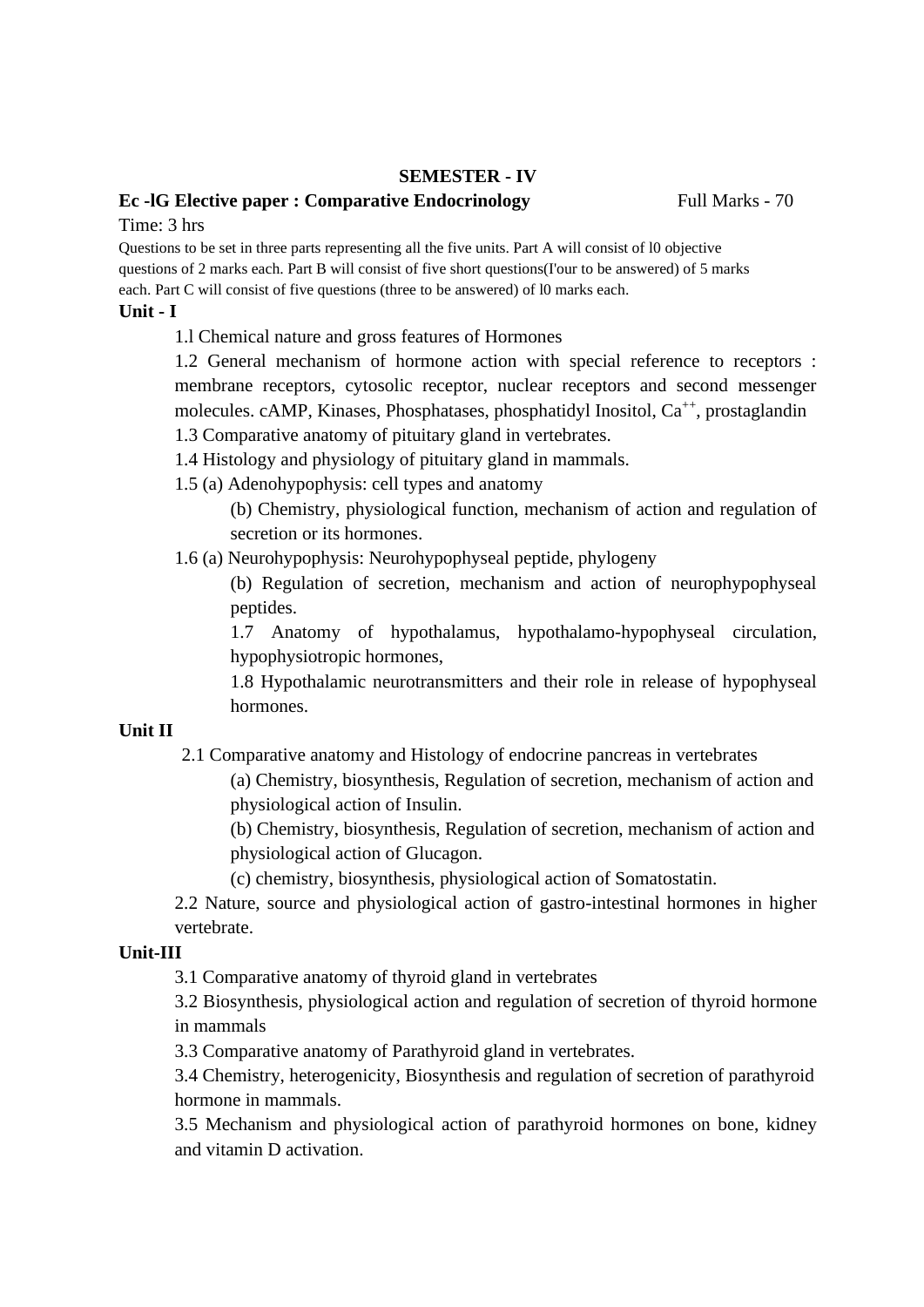Unit - IV Comparative morphology and anatomy of vertebrate adrenal and its homologues

4.1 Adrenal cortex, fetal cortex X-zone.

4.2 Steroid structure, nomenclature, chemistry and biosynthesis of corticosteroids.

4.3 Mode of action physiological action control of secretion of Gluco- and mineral corticoids

4.4 Ultrastructure of chromaffin cells, structure, biosynthesis, mechanism of action, control of secretion and physiological action of catecholamines.

#### **Unit-V (A) Endocrinology of Testis**

5.1 Comparative Histomorphology of testis in vertebrates;

5.2 lnterstitium, ultrastructure and function of sertoli cell.

5.3 Ultrastructure and function of Leydig cells; chemistry, biosynthesis and function Of androgen.

5.4 Hormonal regulation of spermatogenesis in mammals. Composition of semen in man.

(B) Endocrinology of Ovary

5.5 Comparative histo-morphology of ovary in vertebrate:

5.6 Biosynthesis of ovarian hormones, estrous cycle, menstrual cycle, Hormonal

regulation of cycles.

5.7 Endocrinology of folliculogenesis, ovulation, Luteinization,

5.8 Endocrinology of pregnancy, parturition and lactation in mammals.